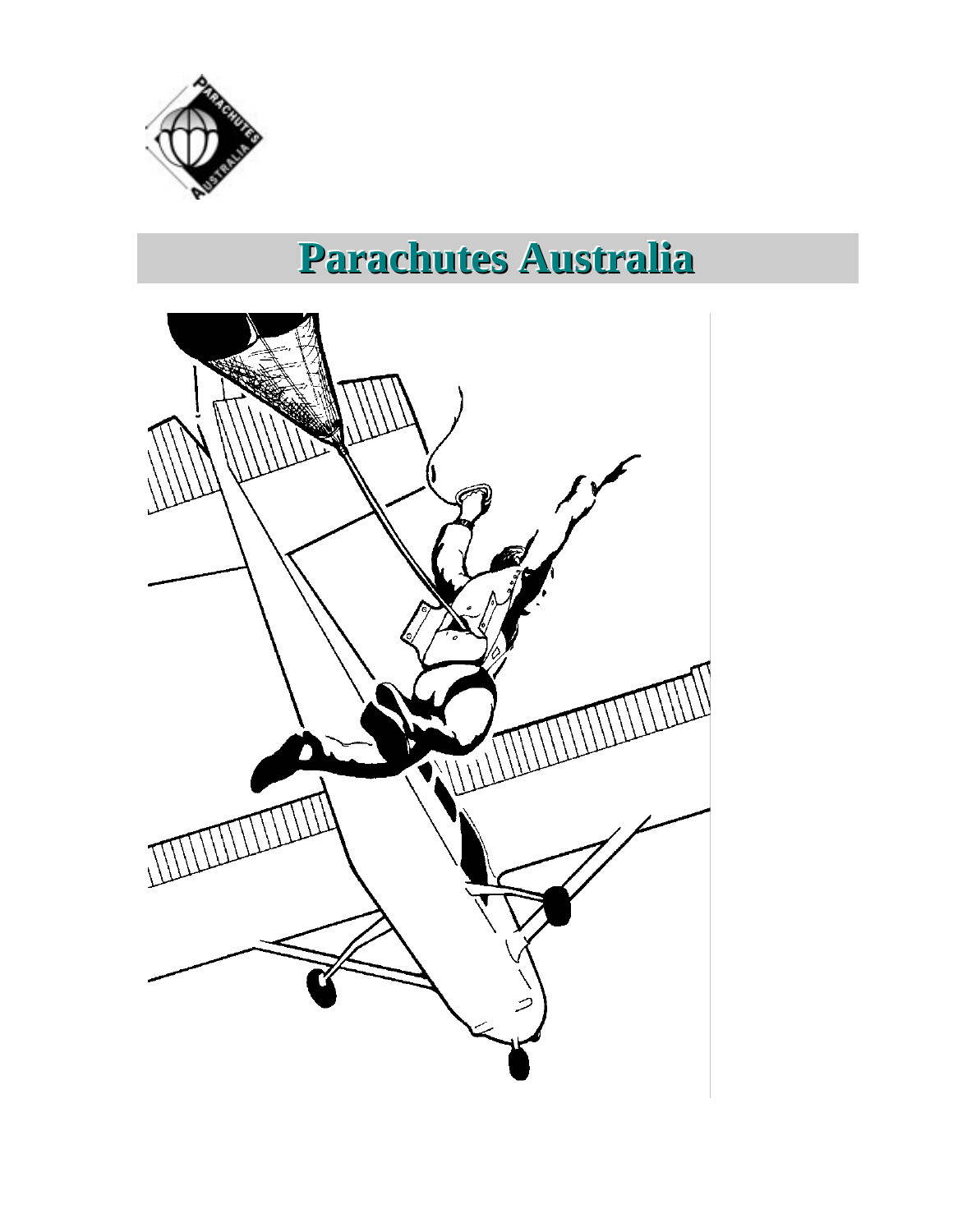# **Thinback Parachute Manual**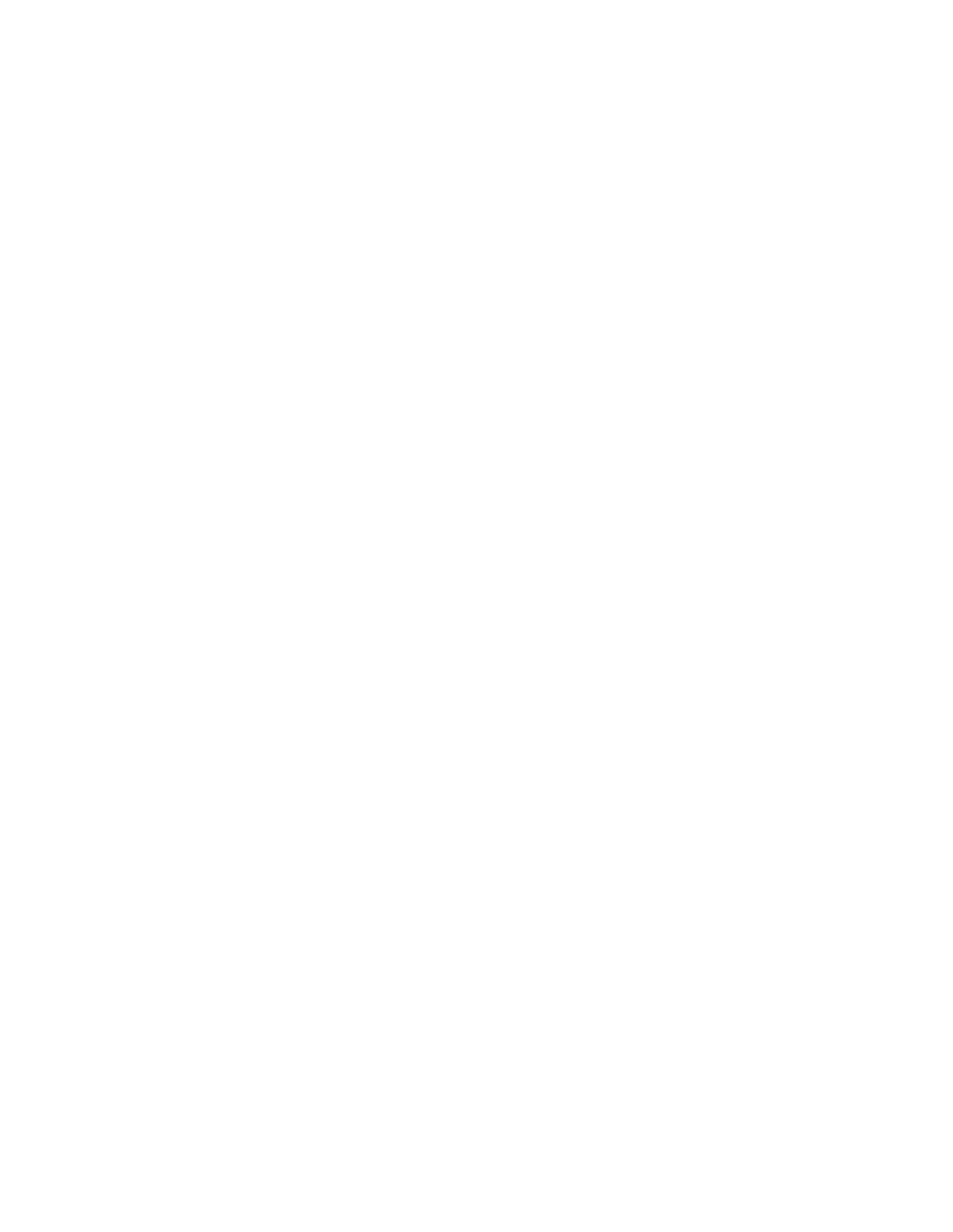S/N: \_\_\_\_\_\_\_\_\_\_\_\_\_\_\_\_\_\_\_\_\_\_\_

### DATE OF MANUFACTURE: \_\_\_\_\_\_\_\_\_\_\_\_\_\_\_\_\_\_\_\_\_\_\_

Manufactured by:



# **Parachutes Australia**

35/317 Woodpark Road, Smithfield, NSW 2164, AUSTRALIA Ph. (02) 97572355 Fax (02) 97572471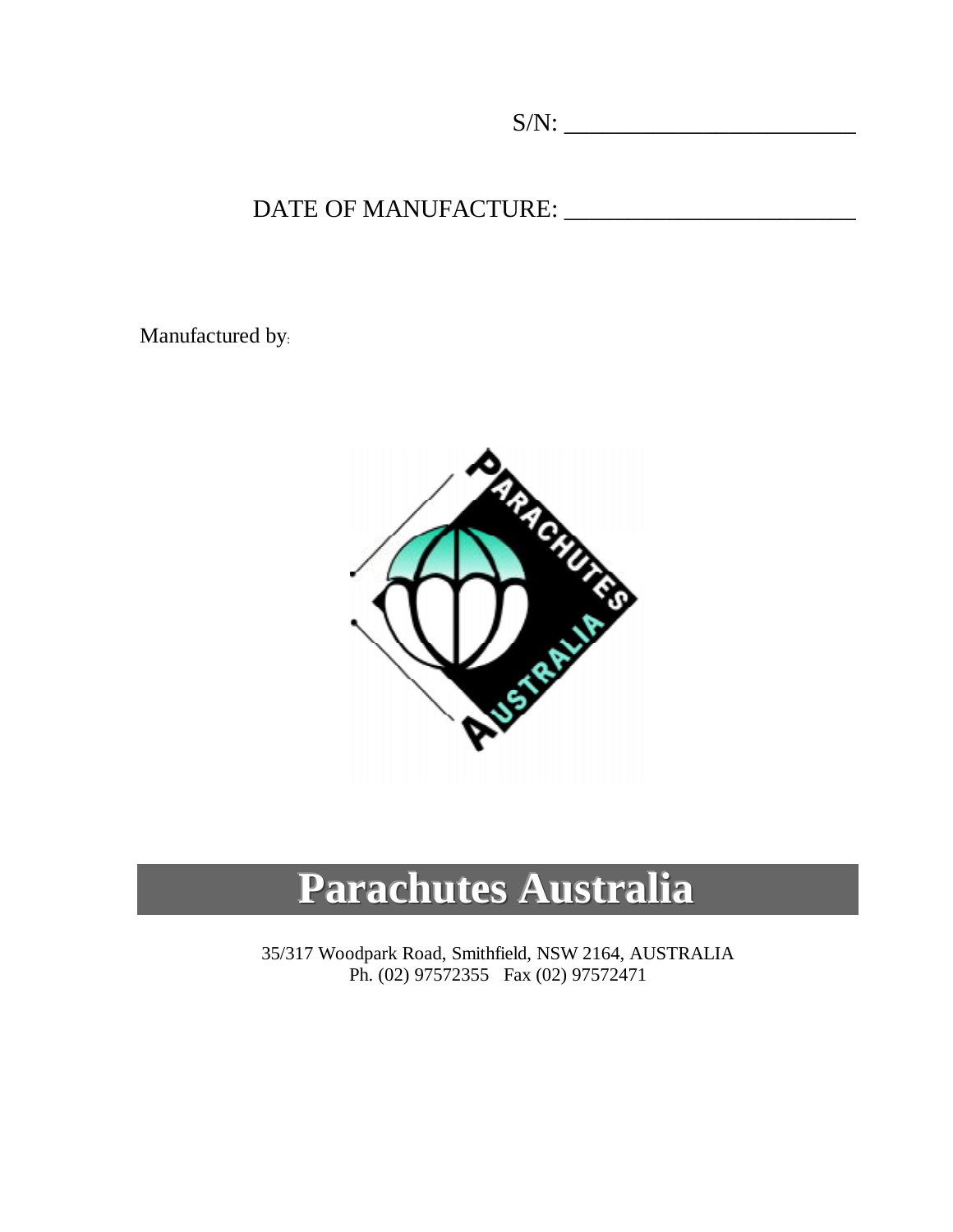## **TABLE OF CONTENTS**

|     | $\bf{W} \textbf{A} \textbf{R} \textbf{N} \textbf{I} \textbf{N} \textbf{G} \textbf{!!} \textbf{} \textbf{} \textbf{} \textbf{} \textbf{} \textbf{} \textbf{} \textbf{} \textbf{} \textbf{} \textbf{} \textbf{} \textbf{} \textbf{} \textbf{} \textbf{} \textbf{} \textbf{} \textbf{} \textbf{} \textbf{} \textbf{} \textbf{} \textbf{} \textbf{} \textbf{} \textbf{} \textbf{} \textbf{$ |  |  |
|-----|-----------------------------------------------------------------------------------------------------------------------------------------------------------------------------------------------------------------------------------------------------------------------------------------------------------------------------------------------------------------------------------------|--|--|
|     |                                                                                                                                                                                                                                                                                                                                                                                         |  |  |
| 1.0 |                                                                                                                                                                                                                                                                                                                                                                                         |  |  |
| 2.0 |                                                                                                                                                                                                                                                                                                                                                                                         |  |  |
| 3.0 |                                                                                                                                                                                                                                                                                                                                                                                         |  |  |
| 4.0 |                                                                                                                                                                                                                                                                                                                                                                                         |  |  |
| 4.1 |                                                                                                                                                                                                                                                                                                                                                                                         |  |  |
| 4.2 |                                                                                                                                                                                                                                                                                                                                                                                         |  |  |
| 4.3 |                                                                                                                                                                                                                                                                                                                                                                                         |  |  |
| 4.4 |                                                                                                                                                                                                                                                                                                                                                                                         |  |  |
| 4.5 |                                                                                                                                                                                                                                                                                                                                                                                         |  |  |
| 4.6 |                                                                                                                                                                                                                                                                                                                                                                                         |  |  |
|     |                                                                                                                                                                                                                                                                                                                                                                                         |  |  |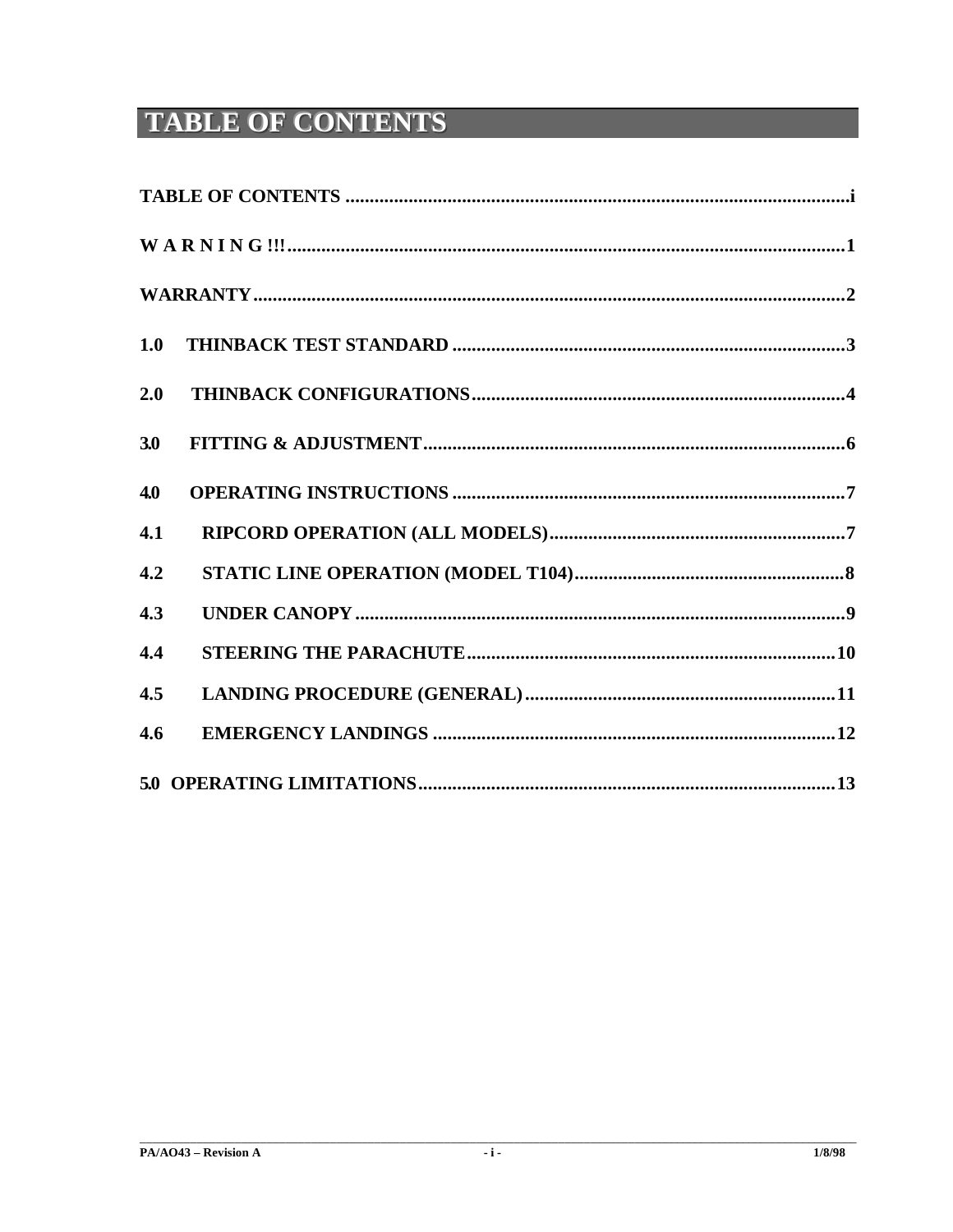| 6.2 |  |
|-----|--|
| 6.3 |  |
| 6.4 |  |
| 6.5 |  |
| 6.6 |  |
| 6.7 |  |
| 6.8 |  |

| 7.1         |                                                       |    |
|-------------|-------------------------------------------------------|----|
|             |                                                       |    |
|             |                                                       |    |
| 8.1         | CLOSING LOOP INSTALLATION MODEL - T101 & T10217       |    |
| 8.2         | CLOSING LOOP/STATIC LINE INSTALLATION - MODEL T104 17 |    |
| 9.0         |                                                       |    |
| <b>10.0</b> |                                                       |    |
| <b>11.0</b> |                                                       |    |
| 12.0        |                                                       |    |
| $13-0$      | <b>REPLACEMENT PARTS &amp; MATERIALS</b>              | 28 |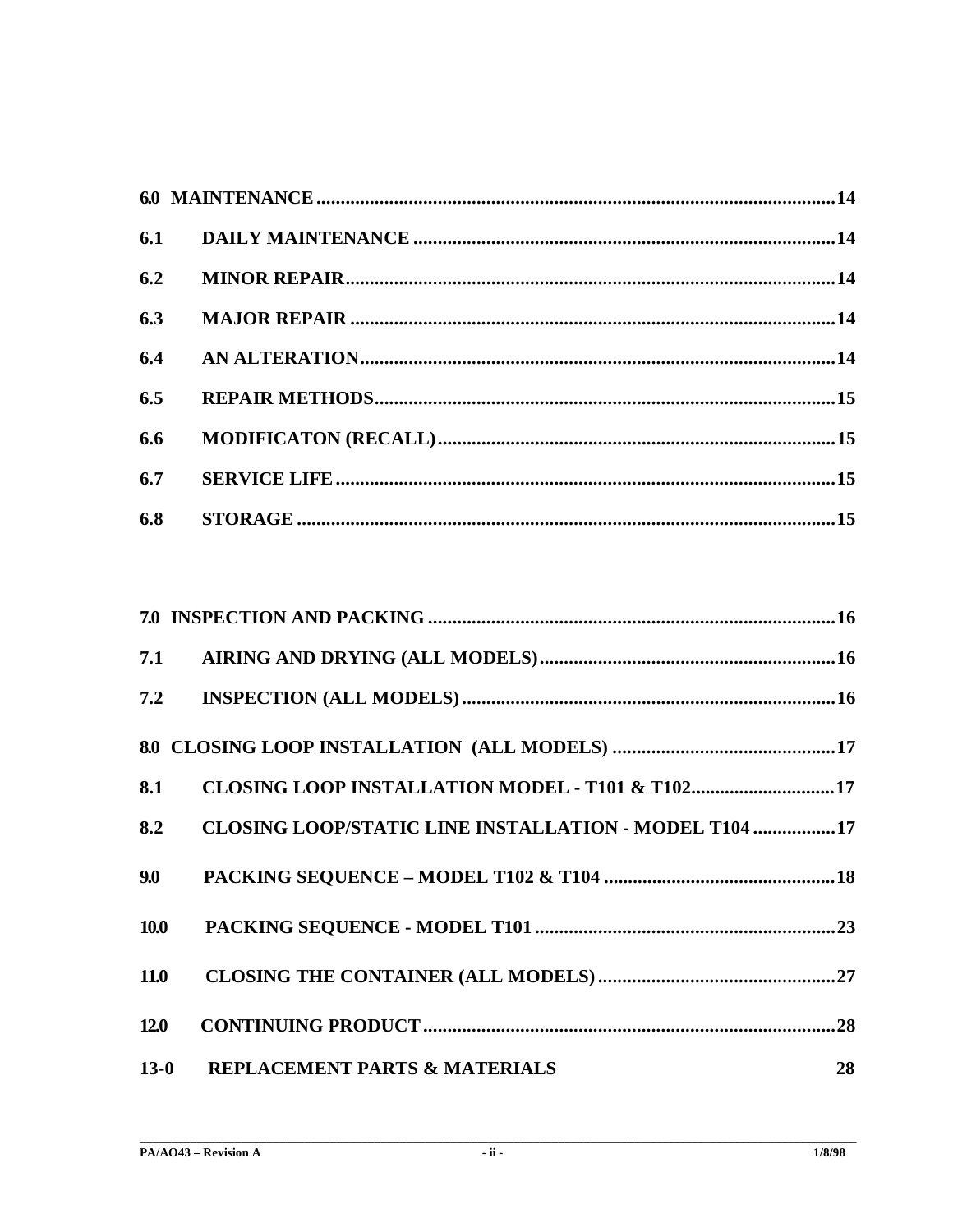## **WW AA RR NN II NN GG !!!!!!**

### **RISKS OF GLIDING**

- Gliding has caused death and serious injuries.
- Emergency parachutes do not always open properly, due to pilot error.
- Emergency equipment can fail even if all possible precautions are taken by the pilot.
- Failure to activate the main or reserve parachute (or execute emergency procedures) at a safe altitude, and/or equipment failure can result in serious injury or death.

### **PILOT RESPONSIBILITES**

- Read and strictly follow all operating instructions and all manufacturer's specifications, instructions, advice and requirements for use of the equipment.
- Never attempt to use equipment prepared or assembled by unqualified persons.
- Use only manufacturer recommended compatible components.
- Examine and replace any defective, worn or deteriorated component of the equipment.
- Examine all gear and equipment, including all fittings, buckles, snaps and other fasteners before use of any parachute product.
- Use only those products designed for parachute use.
- Do not exceed recommended or stated forces, speeds or other factors regarding safe use of equipment.
- Read and follow all warning labels, manuals, instructions, training or other experience requirements and recommendations and all recognised parachute procedures.
- Check the ripcord handle and pins for security (and static line hook up if applicable) before each launch.
- Comply with all product recall notices, mandatory modifications and/or Rigging Advisory Circulars (RACs) relating to the equipment.

### **FAILURE TO FOLLOW ALL WARNINGS, INSTRUCTIONS AND REQUIRED** PROCEDURES MAY RESULT IN SERIOUS INJURY OF DEATH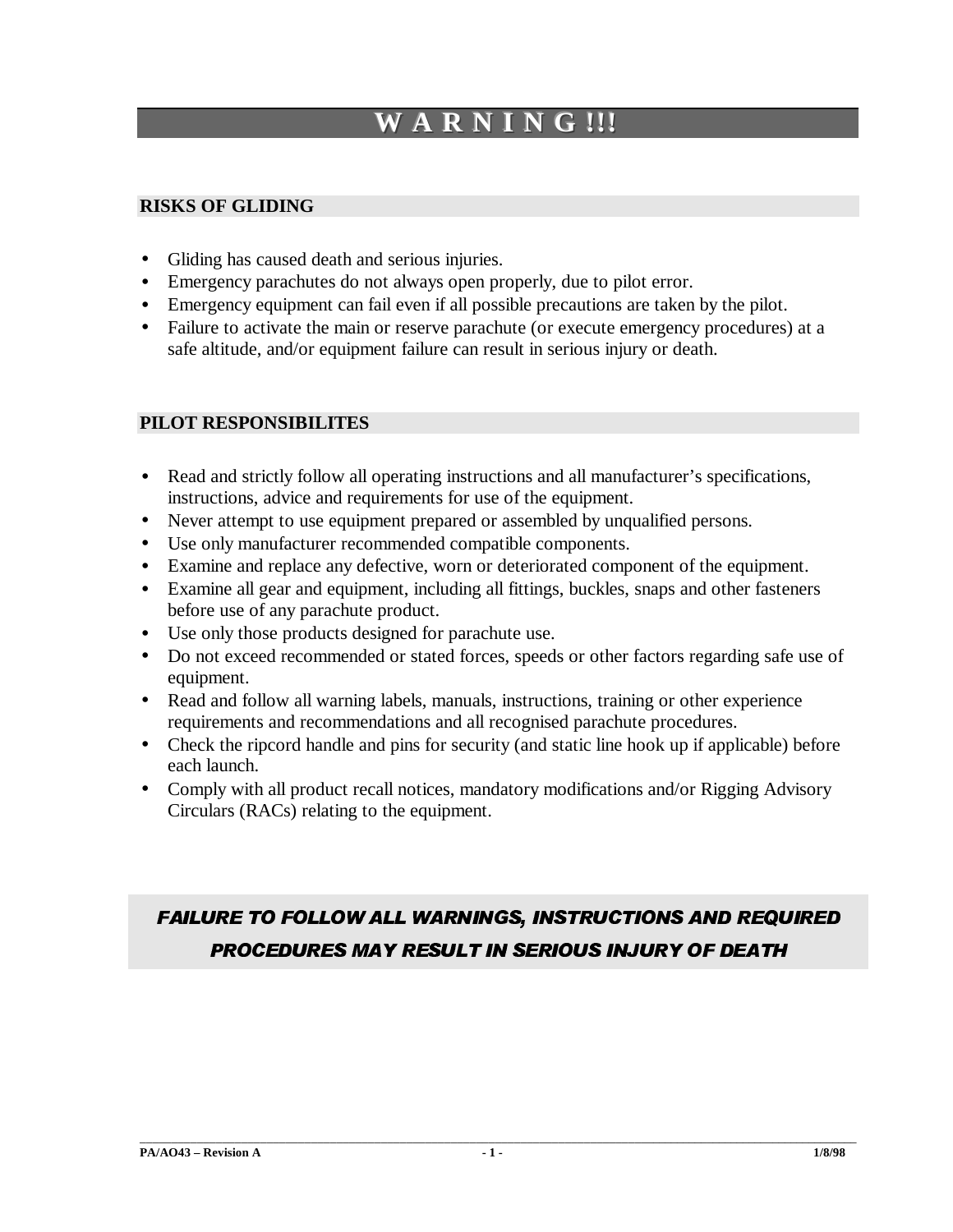## **WARRANTY**

**PARACHUTES AUSTRALIA** expressly warrants that these goods will be free from defects arising from faulty material and workmanship. The liability of Parachutes Australia is limited to the replacement of defective parts found upon examination to be defective in material or workmanship within 21 days of purchase. This warranty does not apply to goods that have:

- a. Not been used in accordance with the express or implied instructions and specifications of Parachutes Australia;
- b. Altered or repaired in any way;
- c. Been subjected to abuse, misuse, abnormal stress or strain, or neglect of any kind;
- d. Become directly or indirectly defective from wear and tear;
- e. Been used after the discovery of any defect or deficiency that has not been rectified by Parachutes Australia after the purchaser has notice of such defect or deficiency.

Parachutes Australia will not accept goods returned without prior arrangement.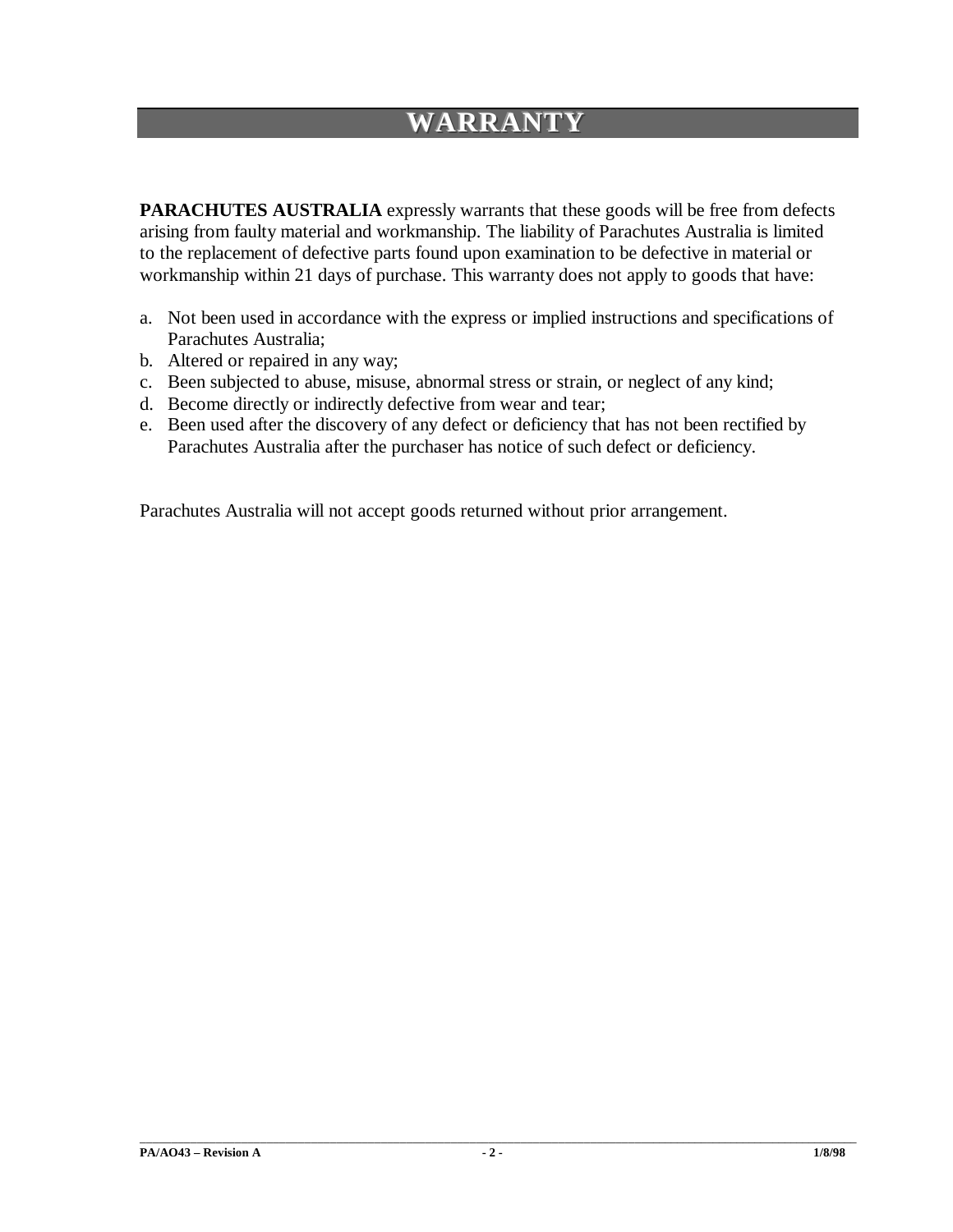### **1.0 THINBACK TEST STANDARD**

The Thinback Parachute Assembly has been tested to the requirements of Department of Aviation, Air Navigation Order ANO 103.18 Equipment Standards – Emergency Parachutes.

To demonstrate compliance with ANO 103.18, the United States Federal Aviation Administration, Technical Standard Order T.S.O – C23b was used as the specification.

Parachutes Australia holds both Certificates of Type Approval (CTA) issued by the Australian Department of Aviation and letters of TSO Authorisation from the United States FAA for the various component parts that make up the Thinback Parachute Assembly.

The Thinback Parachute Assembly will meet the requirements for a 'Standard' category parachute provided the canopy fitted to the Thinback pack and harness has been certified to the standard type category.

Where a 'Low speed type' category parachute canopy is fitted to the Thinback pack and harness assembly, the resulting assembly must be identified as a Low Speed Parachute and is limited to use in airplanes under 150mph.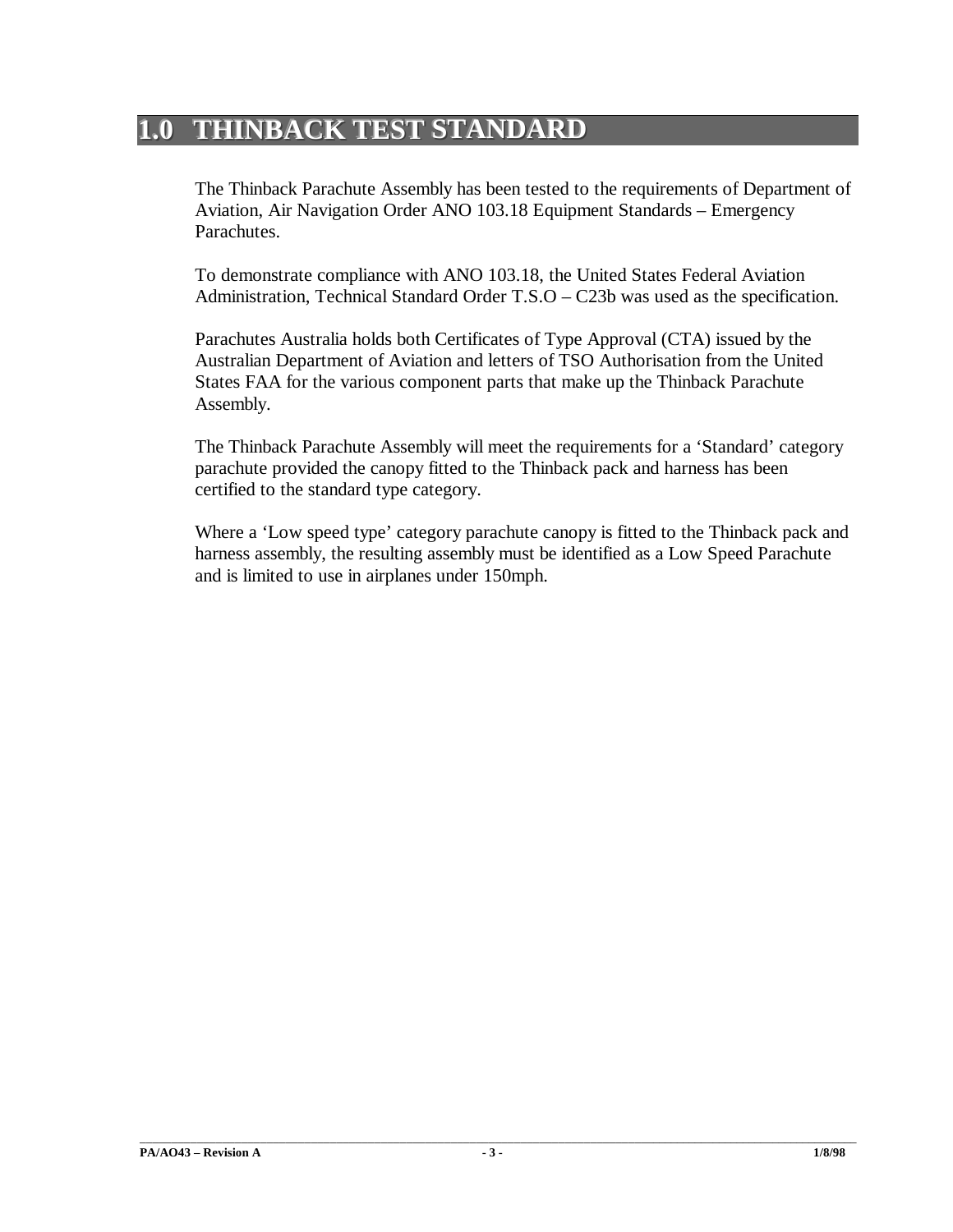## **2.0 THINBACK CONFIGURATIONS**

- 2.1 The Thinback pack and harness assembly is manufactured in a range of configurations for various military and civil applications as follows:
- **2.2 T100 PARACHUTE, DESPATCHER, AUSTRALIAN ARMY**, consisting of the following primary parts:

| S005-A-2 | Pack and harness assembly                                  |
|----------|------------------------------------------------------------|
| H030-1   | Ripcord for S005-A-2 Thinback                              |
| P008A-N  | Canopy, 26' Lopo, modified, W/net skirt                    |
| B021     | Pilot Chute                                                |
| B021(S)  | Strap, Pilot Chute B021                                    |
| B019     | Bridle cord, 1 metre                                       |
| B069     | Closing loop, Thinback $S005(A)$ , $S005-A-2$ , $S005-A-3$ |
| A024     | Manual T100 Parachute                                      |
|          |                                                            |

**2.3 T101 THINBACK PARACHUTE** assembly, low speed category, civil use, consisting of the following primary parts:

| SO05(A) | Pack and harness assembly                                  |
|---------|------------------------------------------------------------|
| H006    | Ripcord for S005(A) Thinback                               |
| P015-1  | Canopy, Aerolite                                           |
| B021    | Pilot Chute                                                |
| B021(S) | Strap, Pilot Chute B021                                    |
| B019    | Bridle cord, 1 metre                                       |
| B069    | Closing loop, Thinback $SO05(A)$ , $SO05-A-2$ , $SO05-A-3$ |
| A043    | Manual, Thinback Parachute                                 |
|         |                                                            |

**2.4 T102 THINBACK PARACHUTE** assembly, standard category, civil use, consisting of the following primary parts:

| Pack and harness assembly                          |
|----------------------------------------------------|
| Ripcord for S00(A) Thinback                        |
| Canopy, 26' Lopo, modified, W/net skirt            |
| Pilot Chute                                        |
| Strap, Pilot Chute B021                            |
| Bridle cord, 1 metre                               |
| Closing loop, Thinback S005(A), S005-A-2, S005-A-3 |
| <b>Manual Thinback Parachute</b>                   |
|                                                    |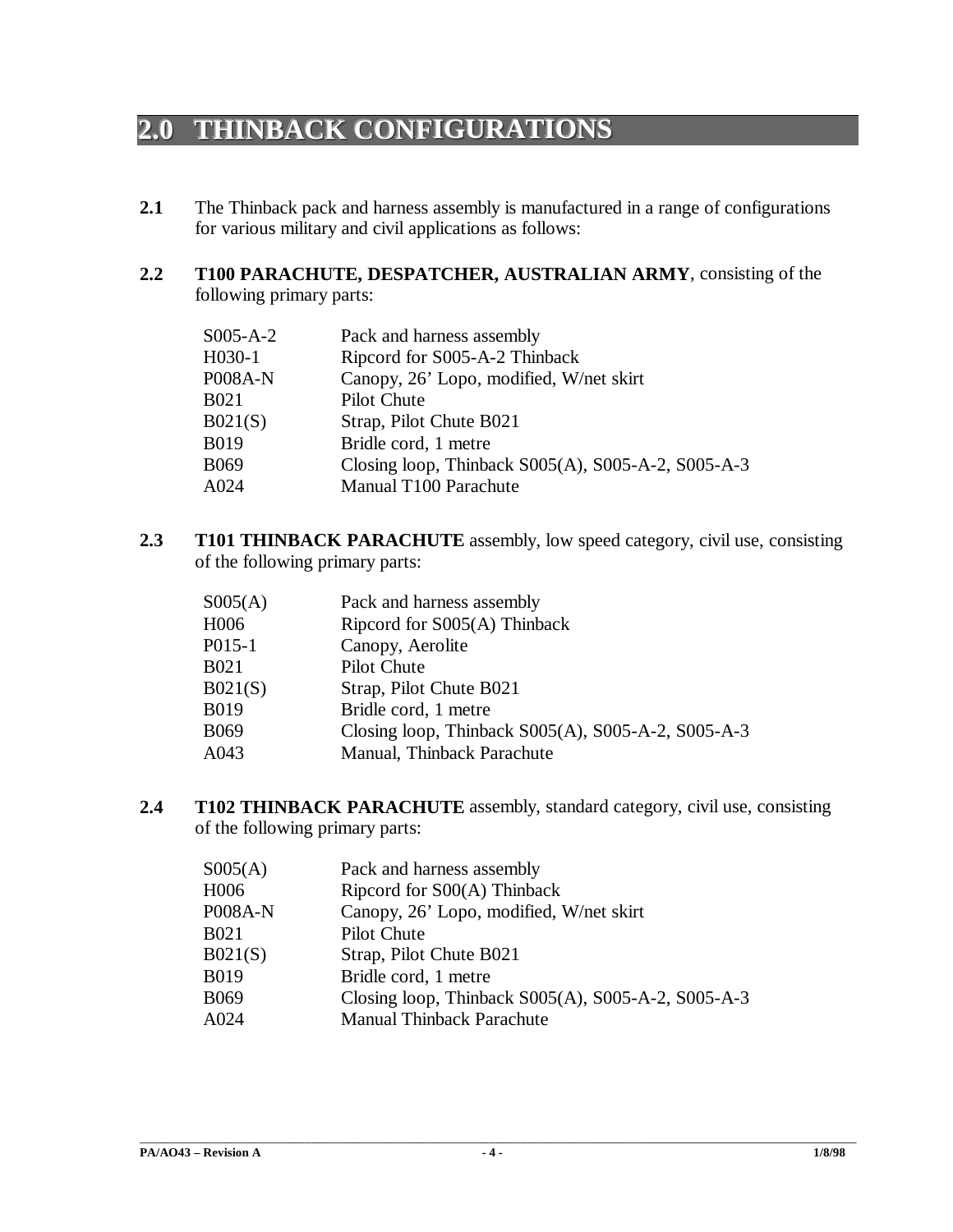### **2.5 T103 PARACHUTE, DESPATCHER, RAAF**, consisting of the following primary parts:

| $S005-A-3$ | Pack and harness assembly                          |
|------------|----------------------------------------------------|
| H030-2     | Ripcord for S00-A-2 Thinback                       |
| P008A-N    | Canopy, 26' Lopo, modified, W/net skirt            |
| B021       | Pilot Chute                                        |
| B021(S)    | Strap, Pilot Chute B021                            |
| B019       | Bridle cord, 1 metre                               |
| B069       | Closing loop, Thinback S005(A), S005-A-2, S005-A-3 |
| A059       | Manual T103 Parachute                              |

**2.6 T104 THINBACK PARACHUTE**, assembly static line/ripcord deployed, standard category, civil use, consisting of the following primary parts:

| $S005-G$     | Pack and harness assembly      |
|--------------|--------------------------------|
| H006-1       | Ripcord for S00-G Thinback     |
| <b>P008A</b> | Canopy, 26' Lopo, modified     |
| $B021-A$     | Pilot Chute, Slimpack/Thinback |
| <b>B074</b>  | Static line, Thinback S005-G   |
| <b>B077</b>  | Closing loop, Thinback S005-G  |
| <b>B019</b>  | Bridle cord, 1 metre           |
| A043         | Manual, Thinback Parachute     |

**2.7** If component parts are purchased separately, alternative parts may be substituted provided they meet the following criteria: (Extract from FAA Advisory Circular AC 105.2A)

"Assembly or mating of parachute components from different manufacturers may be made by a certified and appropriately rated parachute rigger or parachute loft without further authorisation by the manufacturer. Each component of the resulting assembly should function properly and may not interfere with the operation of the other components. Any questions about the strength or operation should be resolved by actual tests by the rigger or loft to make certain the parachute is safe for emergency use."

**2.8** This manual provides information on the operation of the T101, T102, and T104 Thinback Parachutes. For information on the operation of the T100 Parachute refer to Part No. A024. For information on the operation of the T103 Parachute refer to manual Part No. A059.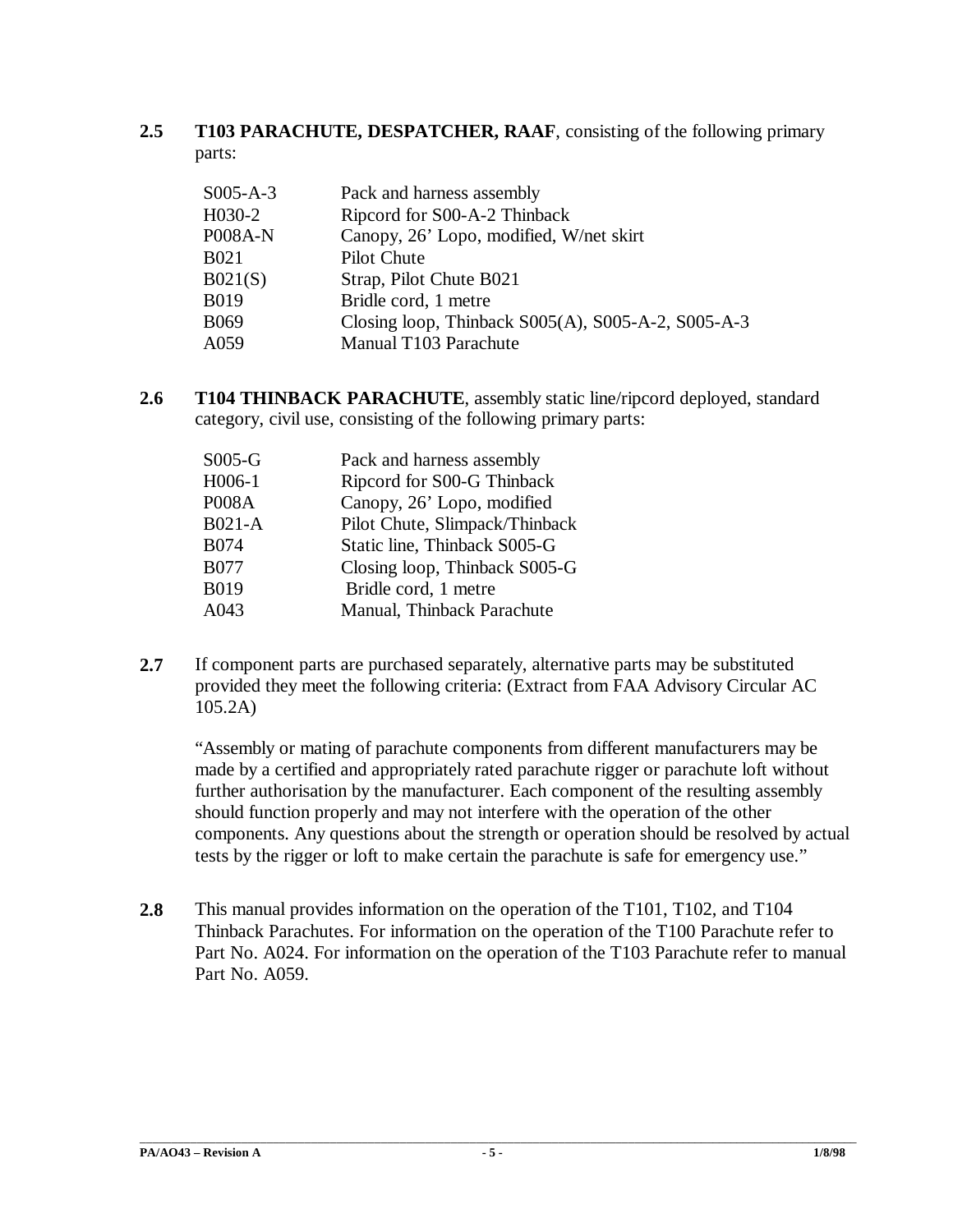## **3.0 FITTING & ADJUSTMENT**

The Thinback Parachute Assembly is designed to be worn over coveralls or other form fitting clothing.

NOTE: Excessively loose clothing will make it difficult to observe the harness fittings when donning and may obscure the ripcord handle during use.

The harness is adjustable in five places:

- i) The chest strap
- ii) The left leg strap adjustable 'V' ring
- iii) The right leg strap adjustable 'V' ring
- iv) The left shoulder adjustable adaptor
- v) The right shoulder adjustable adaptor



The chest strap should be positioned at mid-chest level.

- The leg straps pass around each thigh and the adjustable 'V' ring connects to the snap on the front strap. Each leg strap should be adjusted up until snug, but not uncomfortably tight.
- The two shoulder adjustable adaptors vary the length of the front harness. These are only used for wide variations in the length of the trunk which cannot be taken up with adjustments to the leg strap length.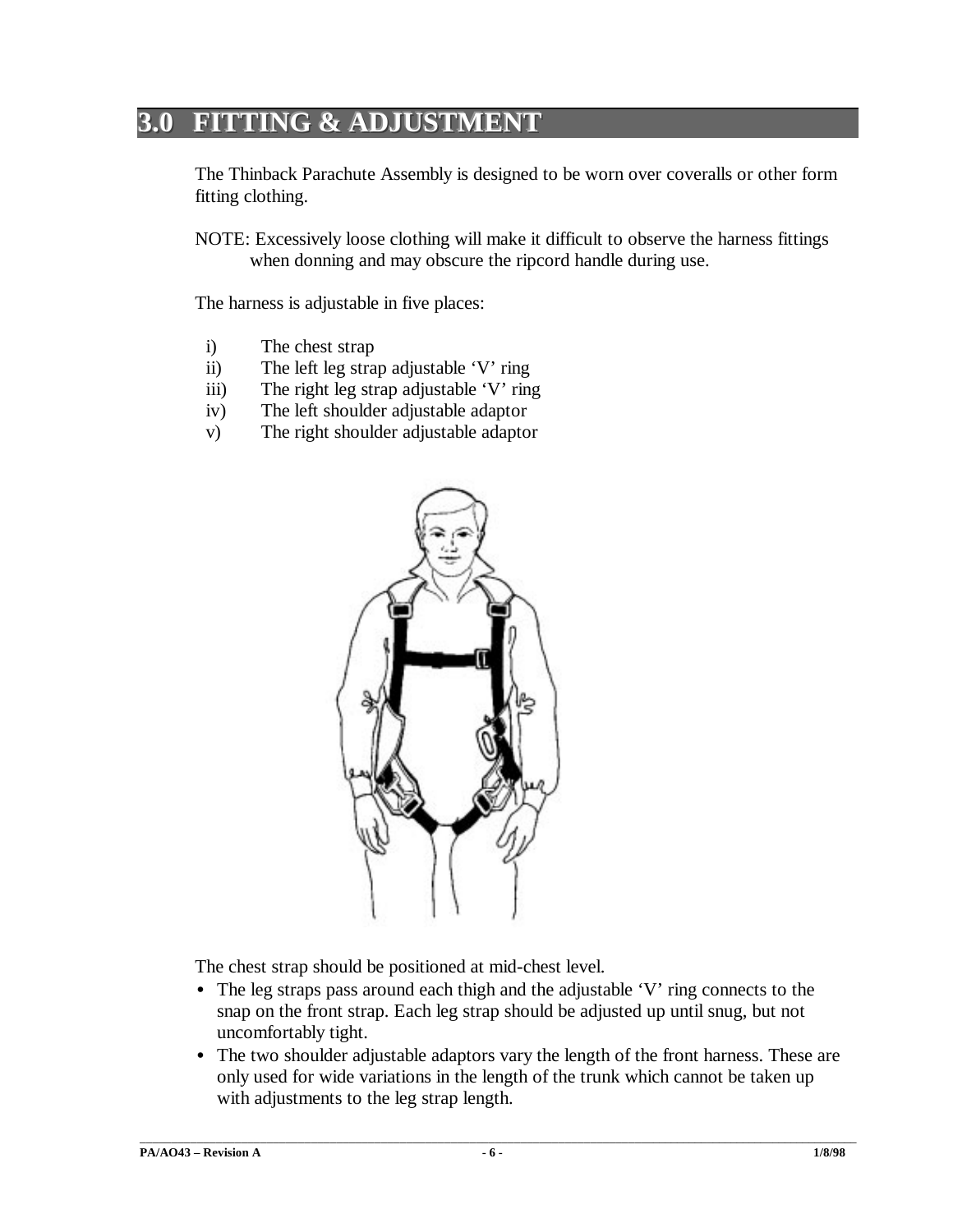## **4-0 OPERATING INSTRUCTIONS**

### **4-1 RIPCORD OPERATION (ALL MODELS)**

The Thinback Parachute Assembly is manually activated.

The ripcord handle is to be firmly gripped with the right hand, removed from the pocket and pulled to full arms length, across the body.



The parachute will normally open fully within 3 seconds of activation.

If an emergency arises which requires a quick exit from the aircraft, carry out the following steps:

- i) Check altitude above ground level.
- ii) If low (below 3000ft AGL) clear the aircraft and pull ripcord immediately.
- iii) If high (above 3000ft AGL & below 10,000ft AGL) clear aircraft, delay ripcord pull for 5 seconds.
- iv) If very high (above 10,000ft AGL) do not put immediately but delay until altitude is lower.

Remember the outside air temperature may well be below freezing point. If you observe the ground rush up, pull ripcord immediately.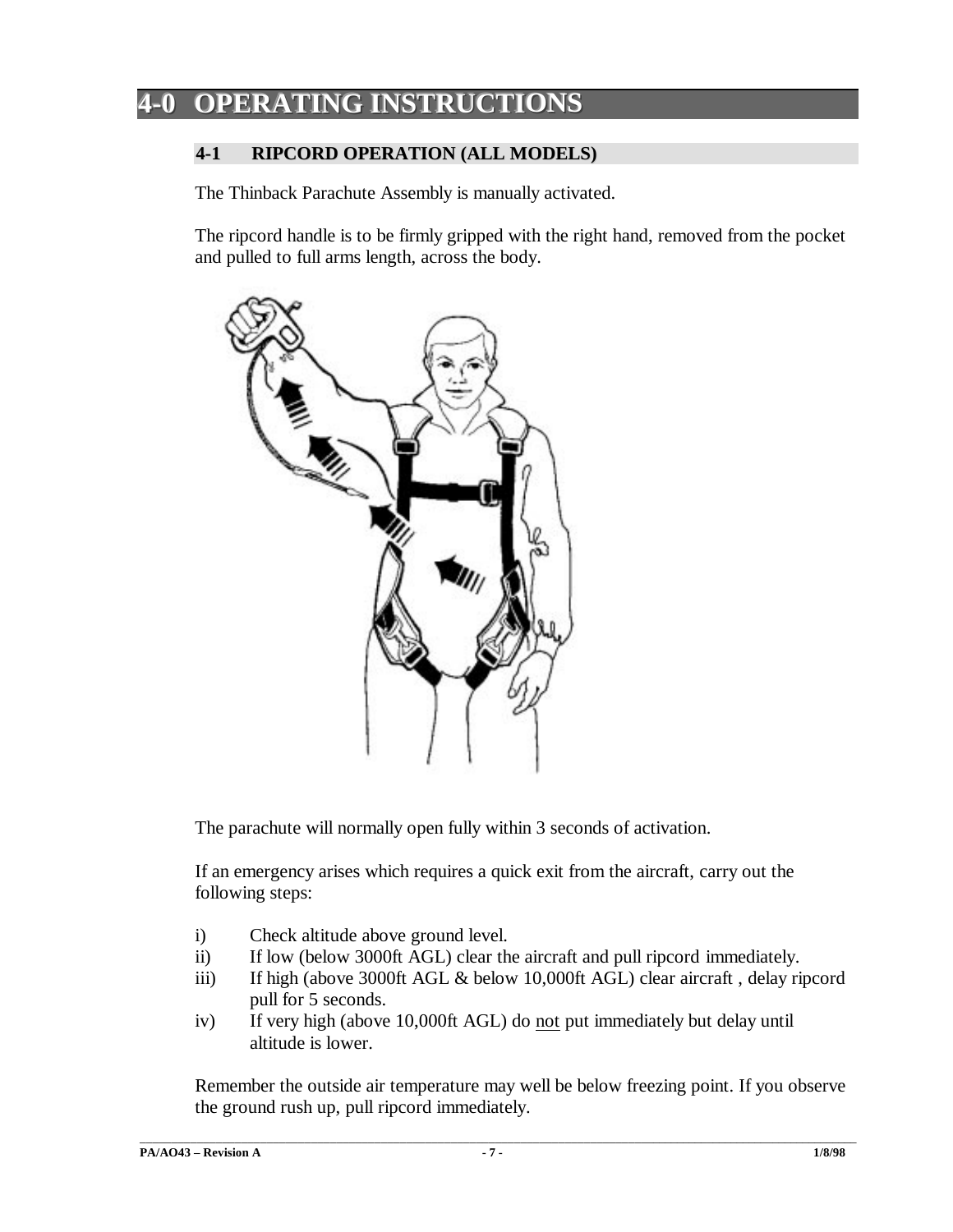### **4-2 STATIC LINE OPERATION (MODEL T104)**

- The T104 Thinback Parachute may be ripcord or static line deployed.
- If the parachute is to be static line deployed the static line carabina snap must be connected to a strongpoint inside the aircraft.
- The static line is 6 metres long and is stored under a velcro closed flap on the top outside of the Thinback.
- The static line strongpoint should be located behind or beside the seat position. It is important that a clear path is maintained between the static line anchor point and the stowage pouch as the user leaves the aircraft during a flight emergency.
- If the static line is to be used regularly the carabina snap should be stowed on the left shoulder.
- If it is not used regularly it is suggested that the carabina and all the static line webbing be stowed in the pouch at the back.

Refer to section 8.0 for recommended stowage method.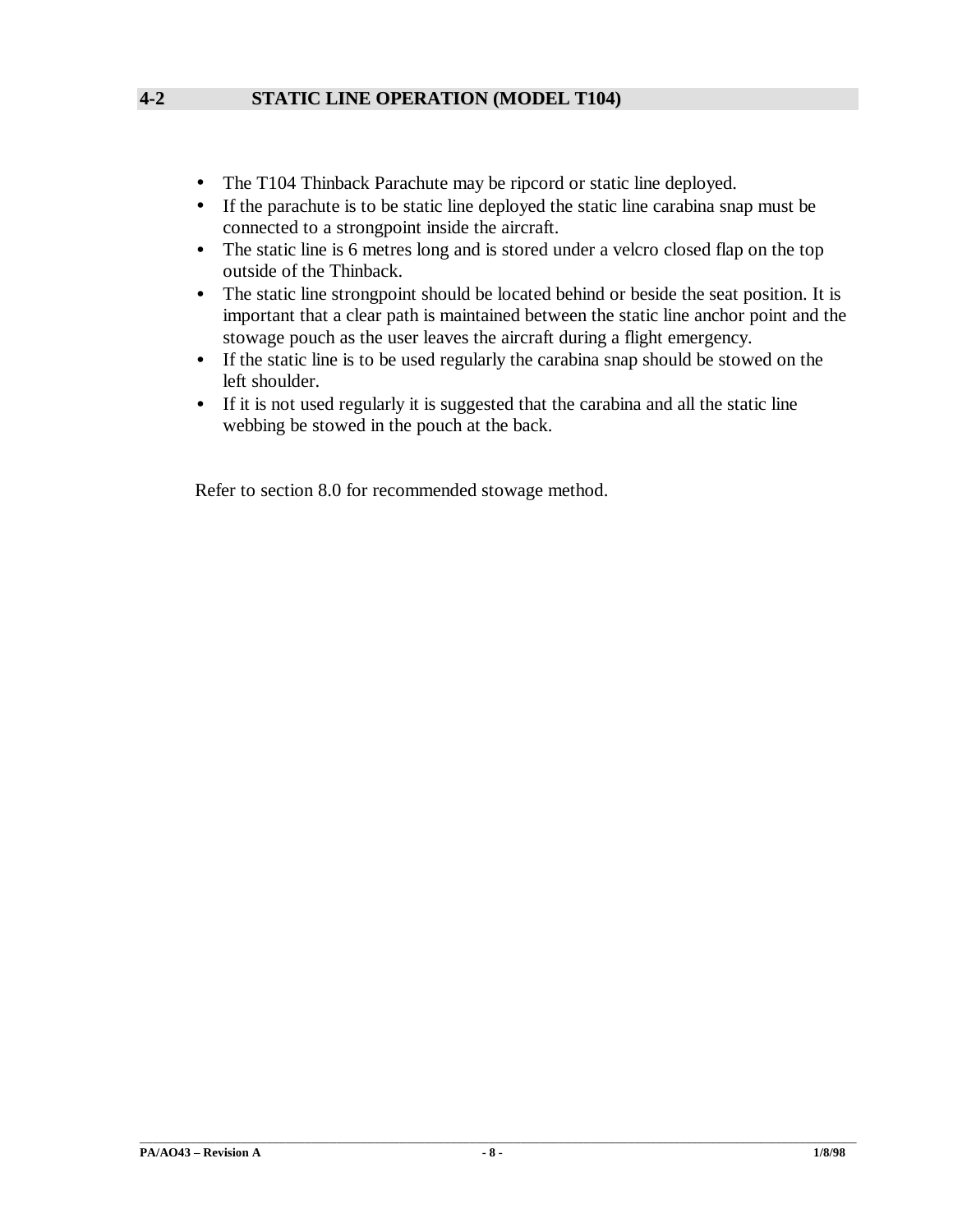#### **4-3 UNDER CANOPY**

Once suspended under the parachute canopy, your rate of descent will stabilise at approximately 17.9 ft/sec with a 77kg (170lb) body weight.

This rate of decent is based on the Parachutes Australia 26' Lopo Conical Canopy (part P008A) or the Aerolite Canopy (Part No P015-1) being fitted into the Thinback pack and harness assembly.

Parachute canopies from other manufacturers may have a different rate of descent.

Your parachute will look circular in shape and, being 'modified' for steering, it will have three vents facing towards the rear, which give a 3 to10kt airspeed (depending upon body weight and altitude) in the direction you are facing.

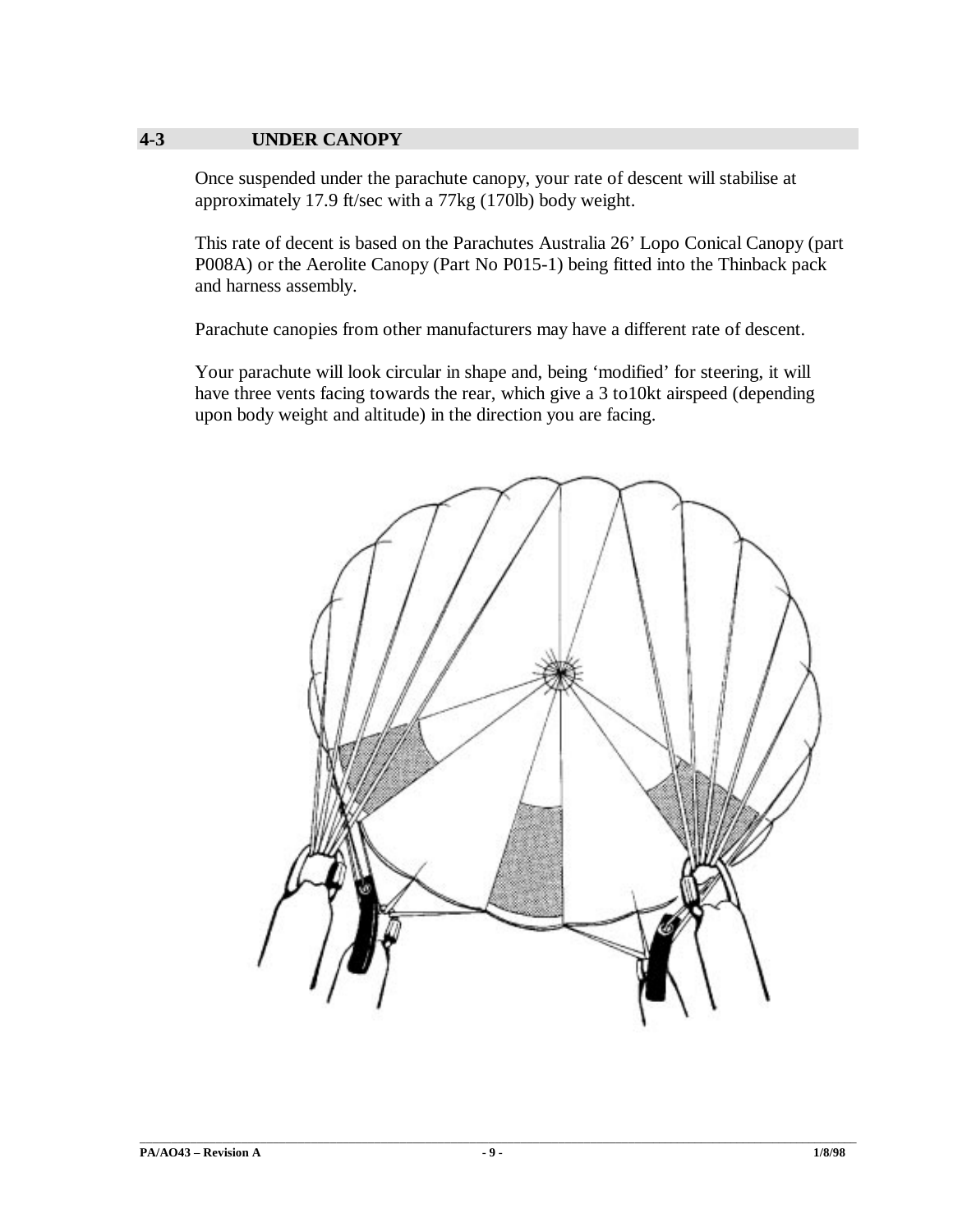### **4-4 STEERING THE PARACHUTE**

- The parachute can be turned to the left or right or completely around, by operating the left or right steering toggles, or the rear risers if toggles are not fitted.
- The parachute will fly straight ahead if neither steering toggles is touched.
- To turn the parachute to the left (port) the left side steering line must be grasped and pulled down to chest level.
- The parachute will continue to turn until the steering line is released. The parachute



will stabilise in 3 to seconds and then assume a 3 to 10kt airspeed in the new direction. It takes 10 seconds to complete a  $360^{\circ}$  turn.

- As with aircraft flight, the wind speed and direction will influence your 'track' across the ground.
- Choose a heading to achieve a track across the ground towards the best landing area available (downwind).
- As a guide, your glide angle is approximately  $45^{\circ}$  to the horizontal in light winds.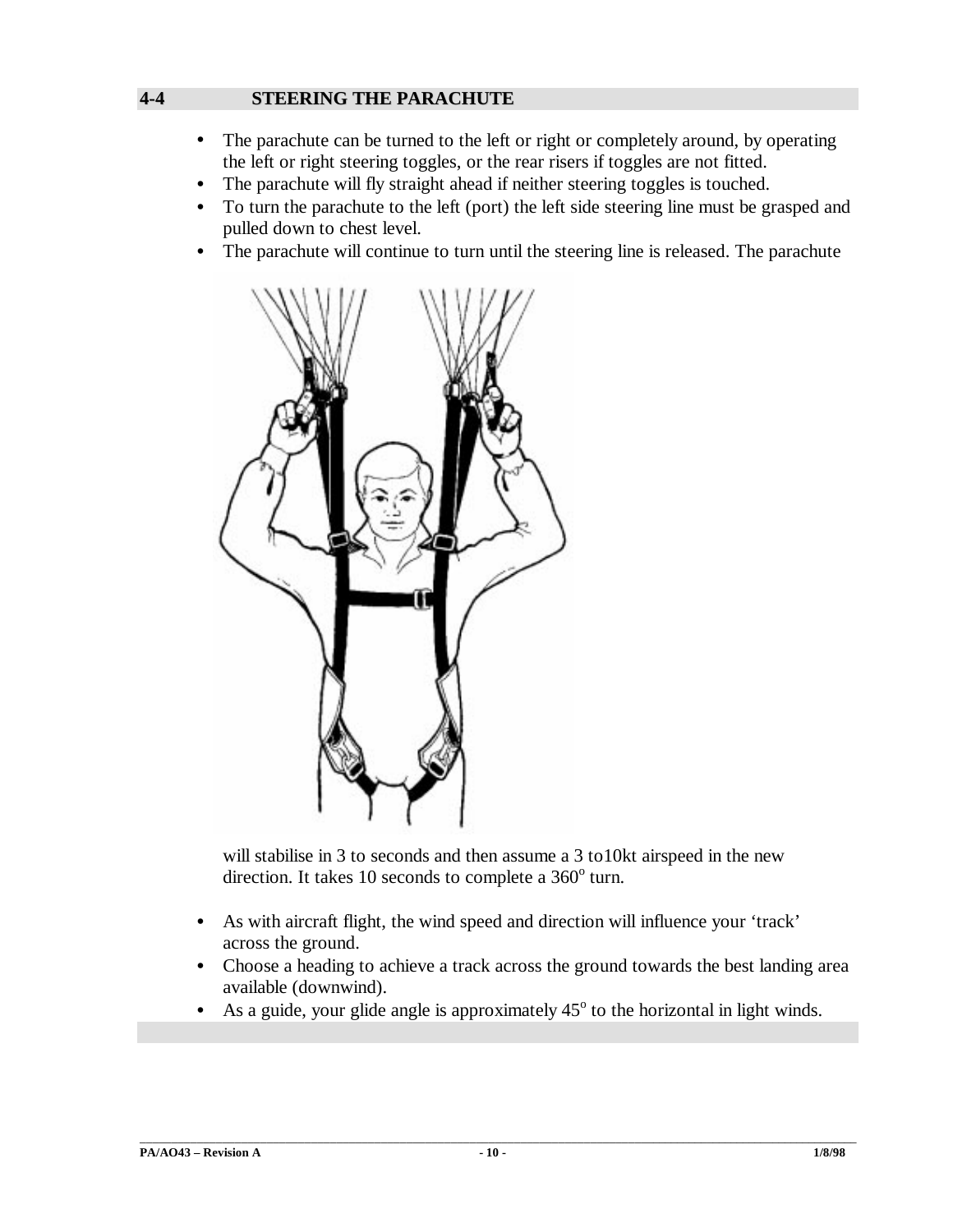### **4-5 LANDING PROCEDURE (GENERAL)**

- The parachute should be manoeuvred so that you are facing into wind for landing.
- As with other forms of flight, this minimises your speed over the ground at the time of landing.
- The normal procedure for assessing ground wind such as smoke, cloud shadows, ripples on water and grass should be used.
- Use either left or right steering toggles to turn the parachute so you are facing 'into wind' and prepare for the landing.
- Lock your legs together from thighs to ankles. Bend knees slightly forward and brace yourself as if you were to jump off a 2 metre high platform.



• Roll your body along your side to absorb landing shock.

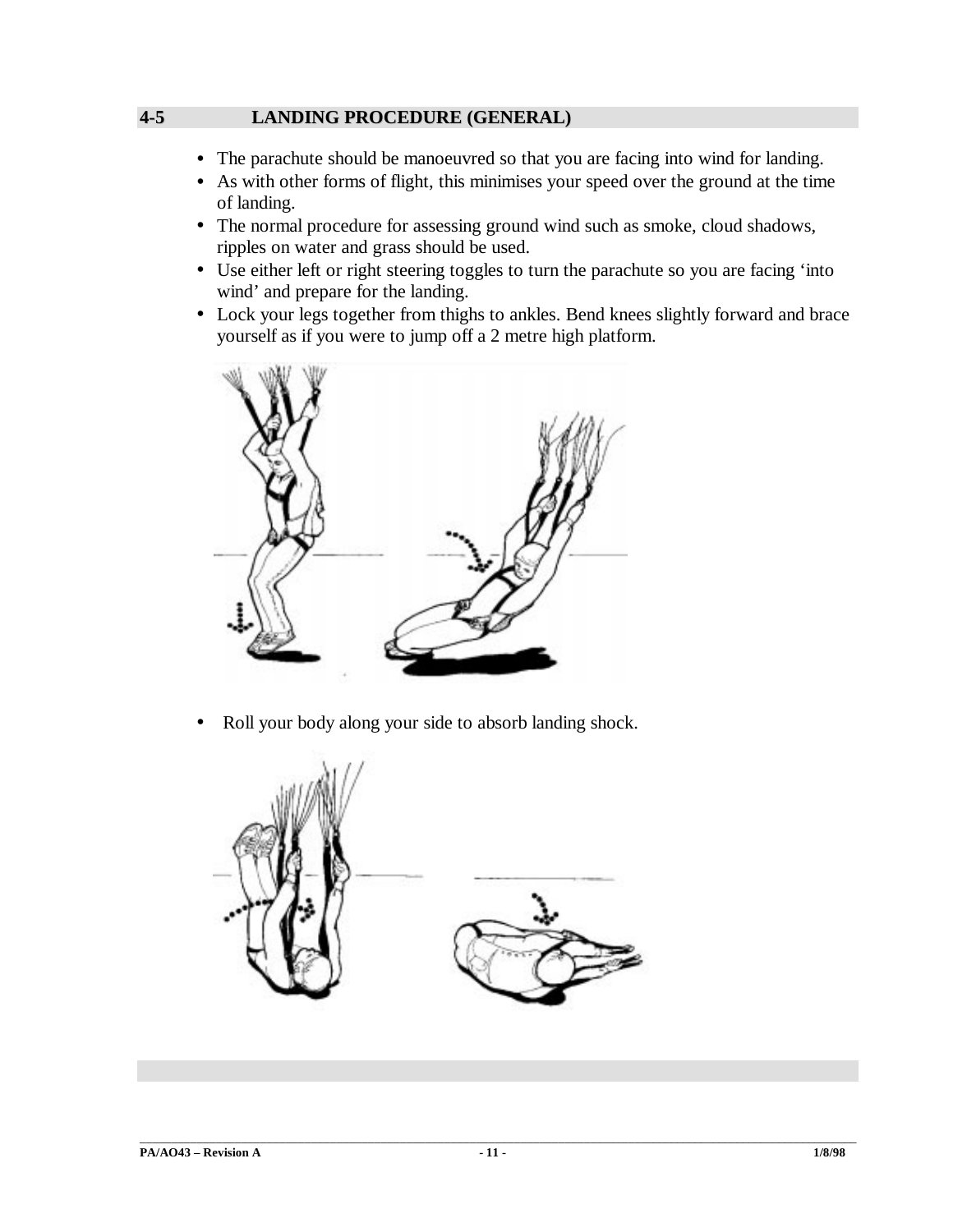### **4-6.1 WATER LANDING**

- Turn the parachute to face 'into wind' to land as you would for a normal landing. *Facing into wind is absolutely necessary for all water landings.*
- Release the chest strap as you descend under the parachute. This will save time in the water.
- If you land in water facing 'into wind', you may be towed across the water on your back (face up) if wind strength is high.
- If you land facing 'down wind', you will enter the water face down and may be dragged under.
- After landing in the water, release both leg strap snaps. Discard the parachute and swim away.
- Always head up wind and up current away from the parachute to avoid entanglement.
- Once water logged, the parachute will sink!

### **4-6.2 POWER LINE LANDING**

- Steer away from power lines by turning the parachute to face away from them.
- If unable to avoid power lines, place feet together, turn head to the side and try not to touch more than one line.
- If suspended above the ground, make sure power has been disconnected before a rescue attempt is made.

### **4-6.3 TREE LANDING**

- Always steer the parachute to avoid trees.
- If a tree landing is unavoidable, place feet and knees together, tuck elbows into stomach, protect your face with your hands. Place chin on chest.

### **4-6.4 DRAGGING AFTER LANDING**

- The parachute may remain inflated after landing, if winds are greater than 10kts.
- If being dragged across the grounds by high winds, roll onto your back. The backpack will provide some protection from abrasion.
- Reach up and grasp one of the lower rigging lines of the parachute and pull down hand over hand until the canopy is distorted enough to collapse.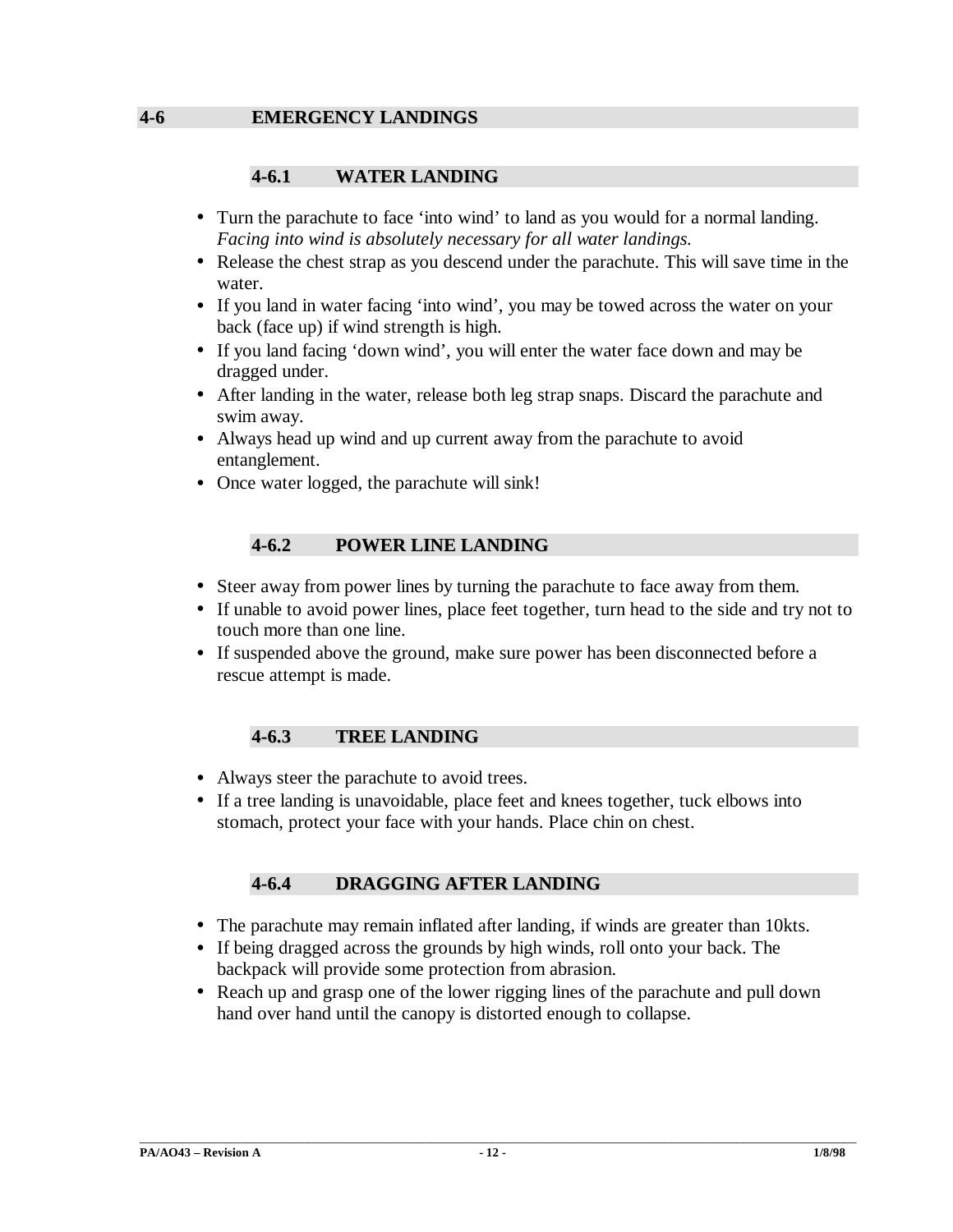## **5-0 OPERATING LIMITATIONS**

| Minimum deployment height:         | 500ft AGL                               |
|------------------------------------|-----------------------------------------|
| <b>Weight range:</b>               | 50kg (110lb) to 113-5kg (250lb)         |
| <b>Stability:</b>                  | $+5^0$ from vertical at gross wt.       |
| <b>Height loss during opening:</b> | 300ft                                   |
| <b>Ripcord pull force:</b>         | $23$ N (5lbf) min.<br>97 N (22lbf) max. |
| <b>Forward drive:</b>              | 3-10 knots (depending upon weight)      |
| <b>Steerability:</b>               | $360^0$ in 10 secs at gross weight      |
| <b>Opening time:</b>               | 3 secs (normal opening)                 |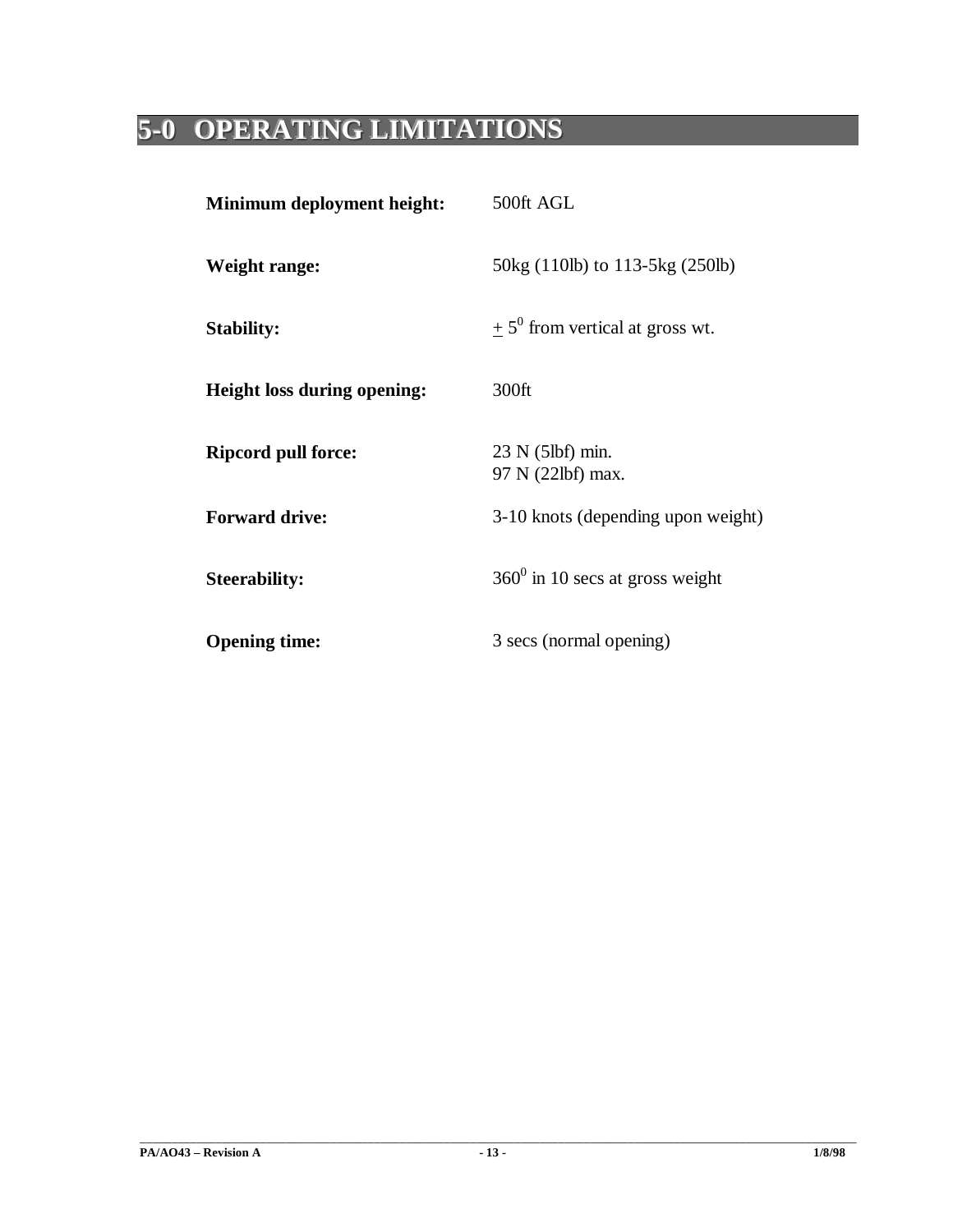### **6-0 MAINTENANCE**

The responsibility for maintenance and repair of the Thinback Parachute lies with appropriately qualified parachute rigger or packer.

Any suspected damage from acid, oil, water, chaffing, cuts, burred fittings, wear, sunlight, etc., should be referred to an approved maintenance workshop.

Repairs may only be classified as repairs when they restore the parachute to its original condition. Repairs are classified as daily maintenance, minor repair or major repair.

### **6-1 DAILY MAINTENANCE**

Shall mean the replacement of component parts which require assembly only. Daily maintenance is within the scope of a parachute packer (Australian Parachute Federation "A" Packer, or the foreign equivalent).

### **6-2 MINOR REPAIR**

A repair other than a major repair is classified as a minor repair. For example, a ripcord pocket repair, hand tacking, stain removal, canopy patch. All minor repairs are within the scope of a parachute rigger (Australian Parachute Federation Class "B" Rigger, or the foreign equivalent).

#### **6-3 MAJOR REPAIR**

A repair, if improperly accomplished, might appreciably affect strength, performance, flight characteristics or any other factor effecting airworthiness. A major repair is within the scope of a parachute rigger (Australian Federation Class "B" Rigger, or the foreign equivalent).

#### **6-4 AN ALTERATION**

Is any change in the configuration of any portion of a parachute assembly from its original manufacturer specifications.

Any alteration must only be carried out by the manufacturer or with his written approval.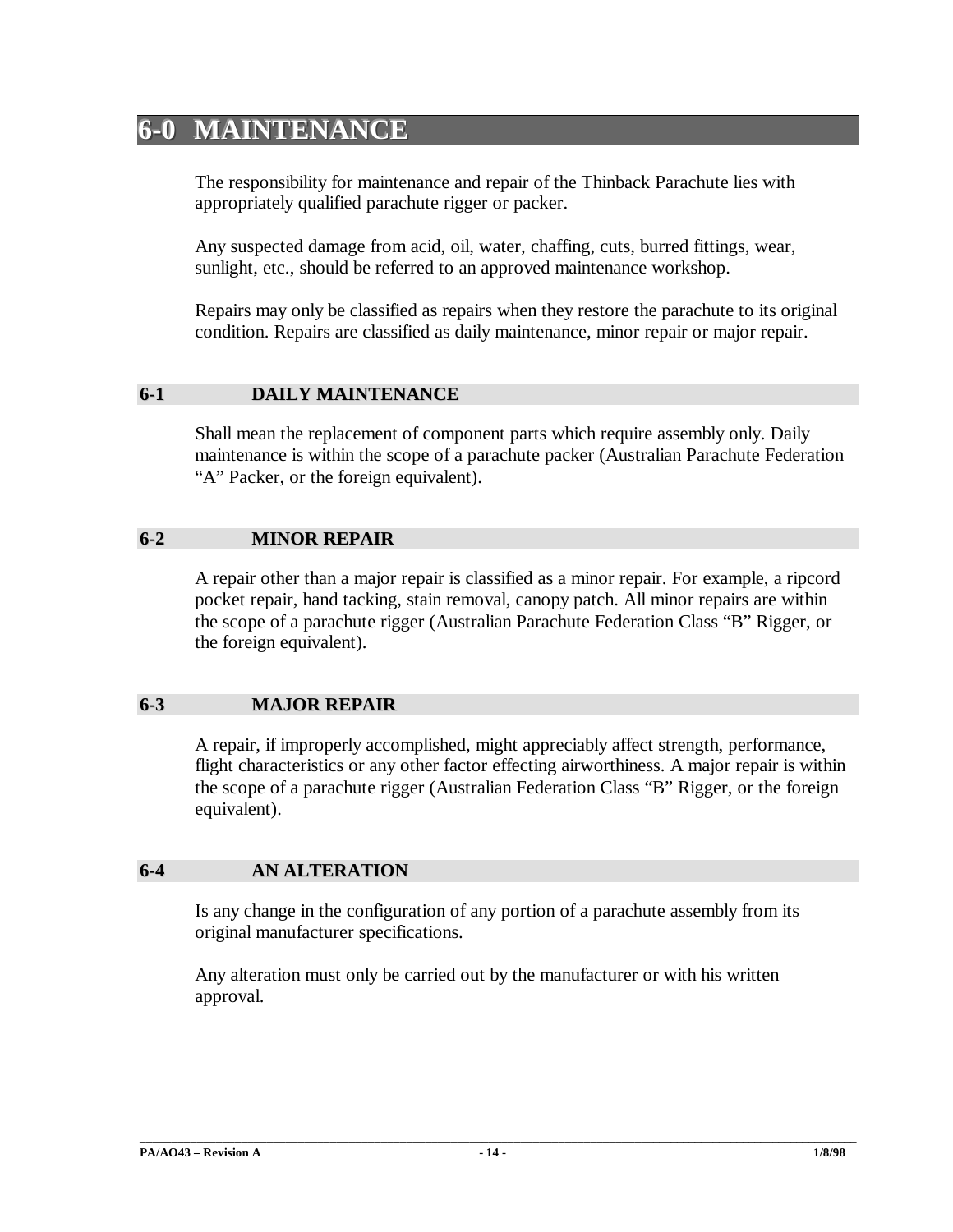#### **6-5 REPAIR METHODS**

The only approved method of repair is the re-manufacture of complete factory-like replacement of the damaged area. In making the repair, the parachute itself should be used as the model. All parts, seams and methods should exactly duplicate the original. For repair techniques, refer to "The Parachute Manual", author Dan Poynter, ISBN 0- 915516-35-7, particularly Section 7.0.

### **6-6 MODIFICATON (RECALL)**

A modification order shall be raised and issued to the owner/operator of the parachute whenever:

A superior part or material becomes available which will improve the parachute's performance and/or reliability, or

A defect becomes evident which requires the parachute to be recalled and modified.

Modification orders shall be numbered and be classified as mandatory or optional.

### **6-7 SERVICE LIFE**

The Thinback Parachute assembly has a maximum service life of 20 years from the date of manufacture stamped on the parachute back (whether used or in storage), due to the natural degradation of the nylon used for its manufacture. The parachute canopy fitted to the Thinback Parachute pack and harness assembly may have service life which differs from the pack and harness. Time expired components must be removed and replaced with serviceable components in order for the complete parachute to remain in service.

Some countries have a finite life on all parachutes which is less than that specified by the manufacturer. Where this is the case the country's regulations shall prevail.

#### **6-8 STORAGE**

The Thinback Parachute must be stored in dry shaded conditions, away from excessively high temperature and humidity when not in use.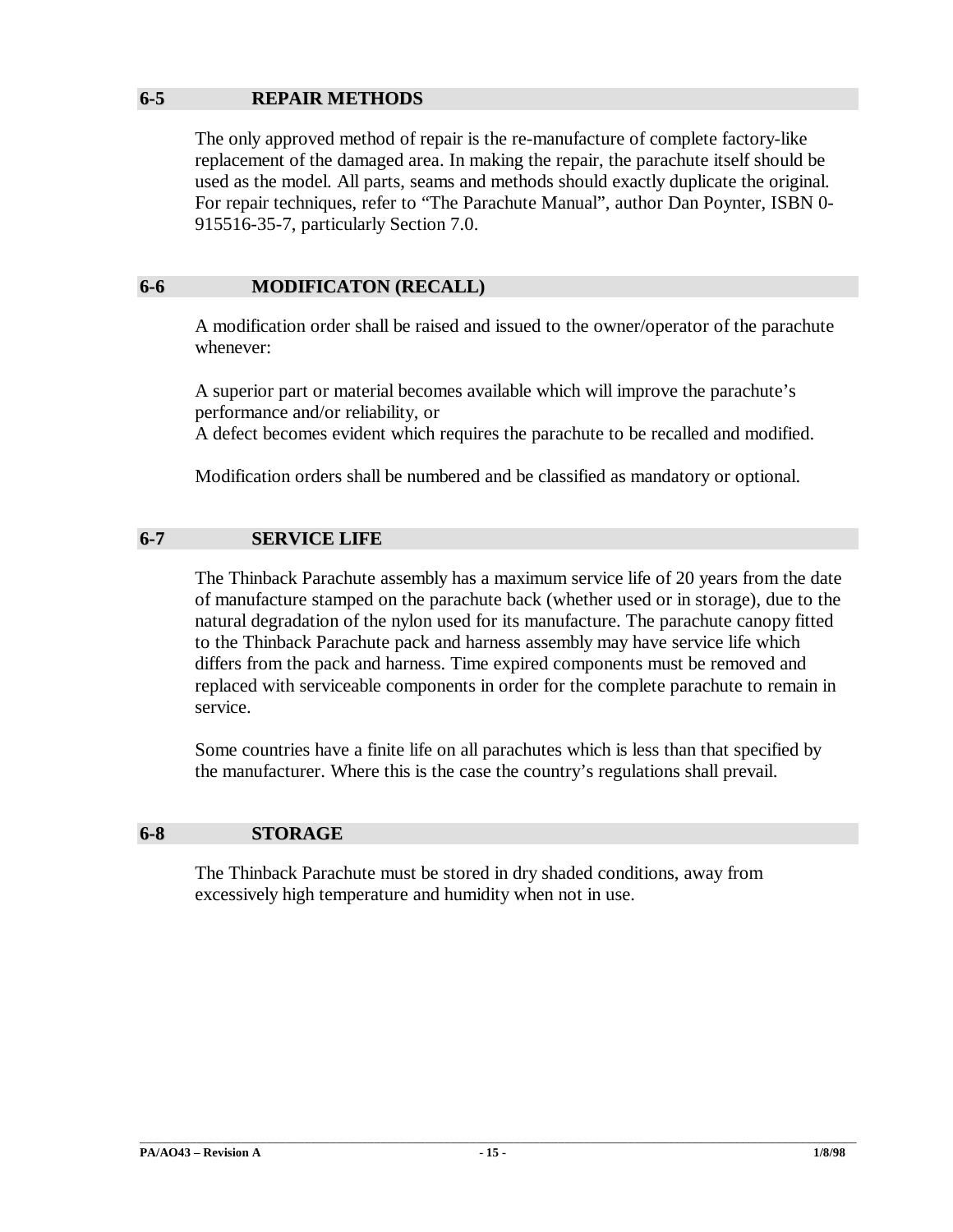### **7-0 INSPECTION AND PACKING**

The Thinback Parachute must be maintained, packed and operated in accordance with this manual or in accordance with an approved manual which contains these maintenance and packing procedures.

Parachutes Australia, as the manufacturer, authorises the Thinback Parachute to remain in service for a maximum period of 8 months between each mandatory inspection and repack.

However, where the statutory regulations of the country of use require a lesser inservice period than the 8 months authorised by the manufacturer, the lesser period shall apply.

NOTE: Australian Air Navigation Orders require an emergency or reserve parachute to have been inspected and repacked in the preceding 6 months.

A Thinback parachute which has been damaged or found unserviceable, must not be worn unless it has been repaired and certified as serviceable by a current Australian Parachute Federation Class "B" Rigger, or a holder of the foreign equivalent rating.

### **7-1 AIRING AND DRYING (ALL MODELS)**

Prior to being repacked, the Thinback Parachute canopy must be hung be the apex for a period of 24 hours, out of direct sunlight, without the canopy coming in contact with the floor. Lines should be loosely chain linked and placed in the pack tray.

#### **7-2 INSPECTION (ALL MODELS)**

Prior to packing, the Thinback Parachute must be inspected.

- Stretch the canopy, rigging lines and harness out on the packing table.
- Remove any tangles from the canopy, rigging lines and harness.
- Attach the canopy apex to one end of the table.
- Attach the 'rapide' connector links to the tensioning device at the other end and apply 30 kg (approx.) tension.
- Examine the complete parachute assembly for holes, tears, sears, broken and loose stitching, wear and contamination by oil and acid.
- Examine metal harness fittings for burrs, nicks, broken springs and rust.
- Check 'rapide' connector links are correctly tensioned. They should be tightened by hand, then tensioned 1/4 turn with a spanner.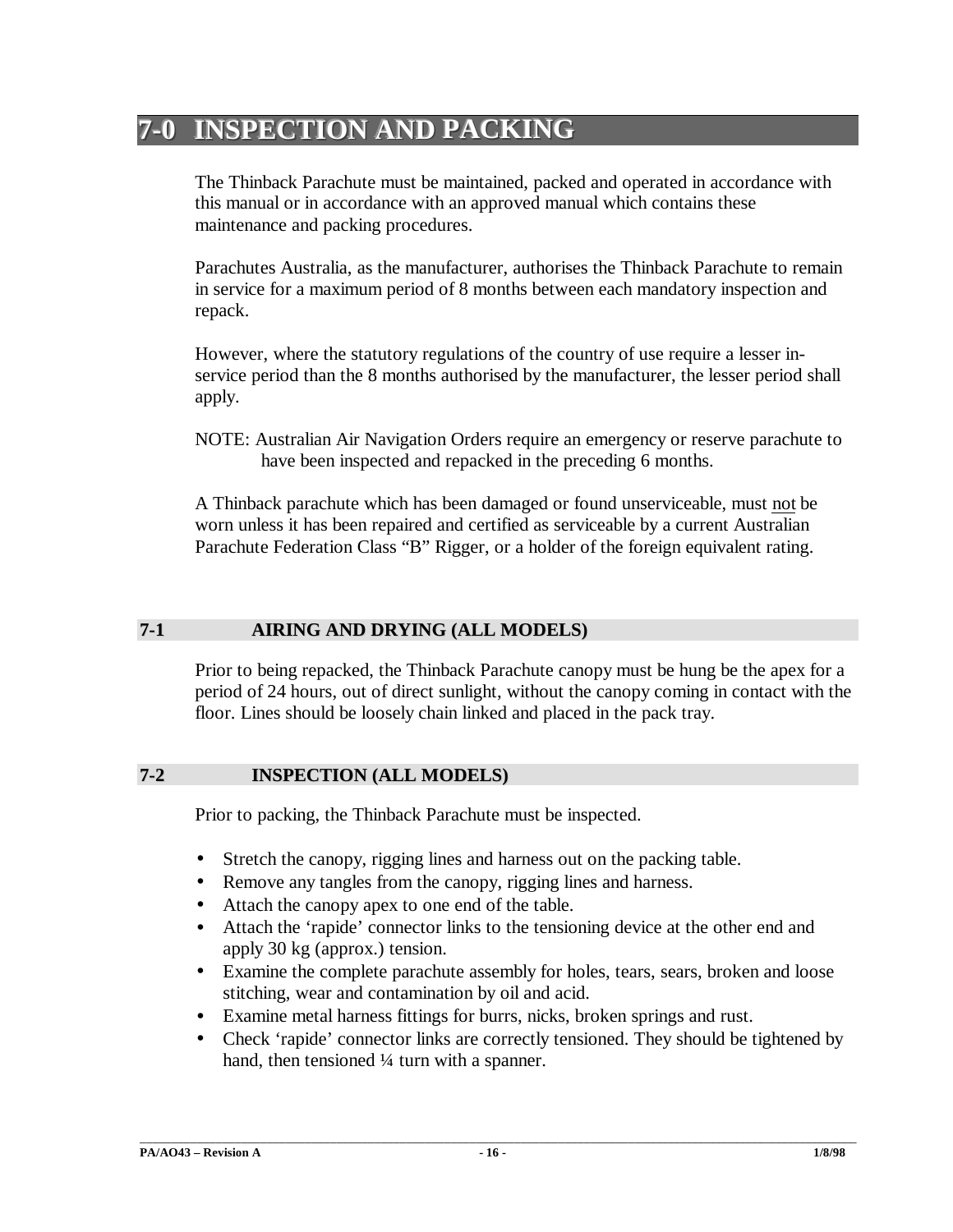### **8-0 CLOSING LOOP INSTALLATION (ALL MODELS**

#### **8-1 CLOSING LOOP INSTALLATION MODEL - T101 & T102**

Take two closing loop assemblies (as shown in the figure below) and mount them through the container floor as shown on page 19.



### **8-2 CLOSING LOOP/STATIC LINE INSTALLATION - MODEL T104**

A static line (part number B074), two closing loops (part number B077) and a ripcord (part number H006-1) are required for the static line Thinback.

- Smear a very thin film of clear non-staining sewing machine oil over both cables with a lightly oiled rag. This procedure is necessary to maintain a static line pull force of less than 97 N (22 lbf).
- Ensure the oil does not come in contact with the parachute canopy.
- Feed two static line cables through the grommet located behind the 50mm wide velcro pile pocket in the static line stowage pouch.
- Fold the velcro hook over the outside of the velcro pile pocket to secure the cable in place.
- Take two closing loops and pass one over the end of each cable.
- Slide the loops along each cable. The loop on the shorter cable must pass through the grommet closest to the top of the container.
- After passing the loop on the longer cable through the lower grommet, the excess cable must be stowed in the webbing tube pocket on the inside bottom of the container tray.
- Use the three (3) rubber bands on each side of the stowage pouch to secure the static line in place.
- The first three (3) metres of static line should be stowed in the lower two bands.
- The next two (2) metres should be stowed in the middle bands.
- The last metre should be stowed in the upper rubber bands.
- If the Thinback parachute is to be regularly static line activated, the carabina should be stowed in the keeper over the left shoulder.
- If not, the carabina is to be stowed inside the static line pouch.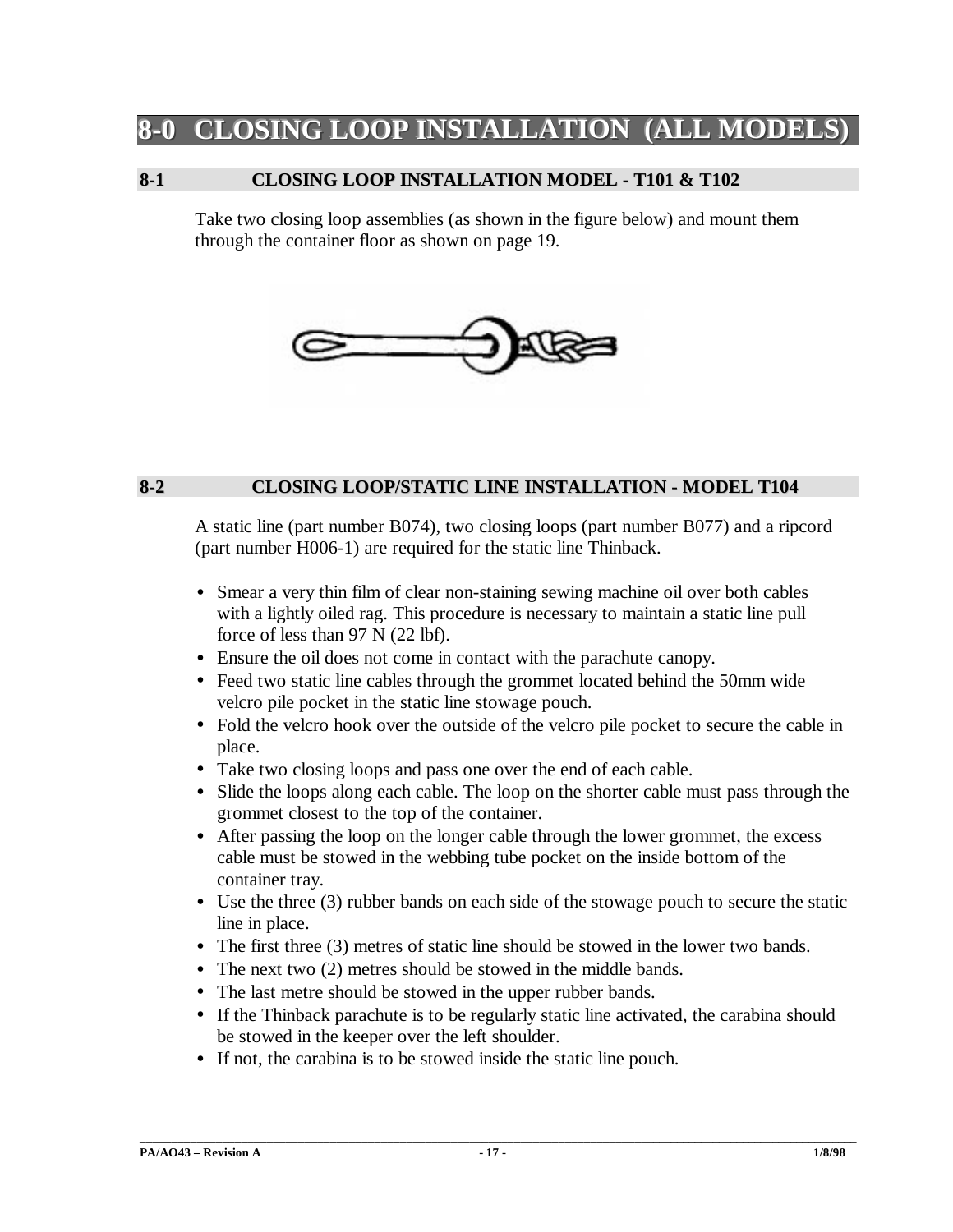## **9-0 PACKING SEQUENCE – MODEL T102 & T104**

The T102 & T104 Thinback Parachute use the P0008A 26' Lopo conical canopy.

- The master panel (No. 1) of the canopy should be facing up.
- Complete a 4-line check with lines number 1 & 24 and 12 & 13.
- Flake the canopy in the manner you are accustomed to.
- Lay the canopy down and pleat each gore ensuring 1 to 12 lay one side and 13 to 24 lay the other side.
- Visually check up the centre of the canopy to confirm that all gores are clear.
- Straighten the apex. The periphery should now align with  $+25$ mm. See Fig.



- Fold (triangulate) the periphery of the canopy along fold line  $1 \& 2$ , as shown above.
- The canopy should now resemble Fig.below:

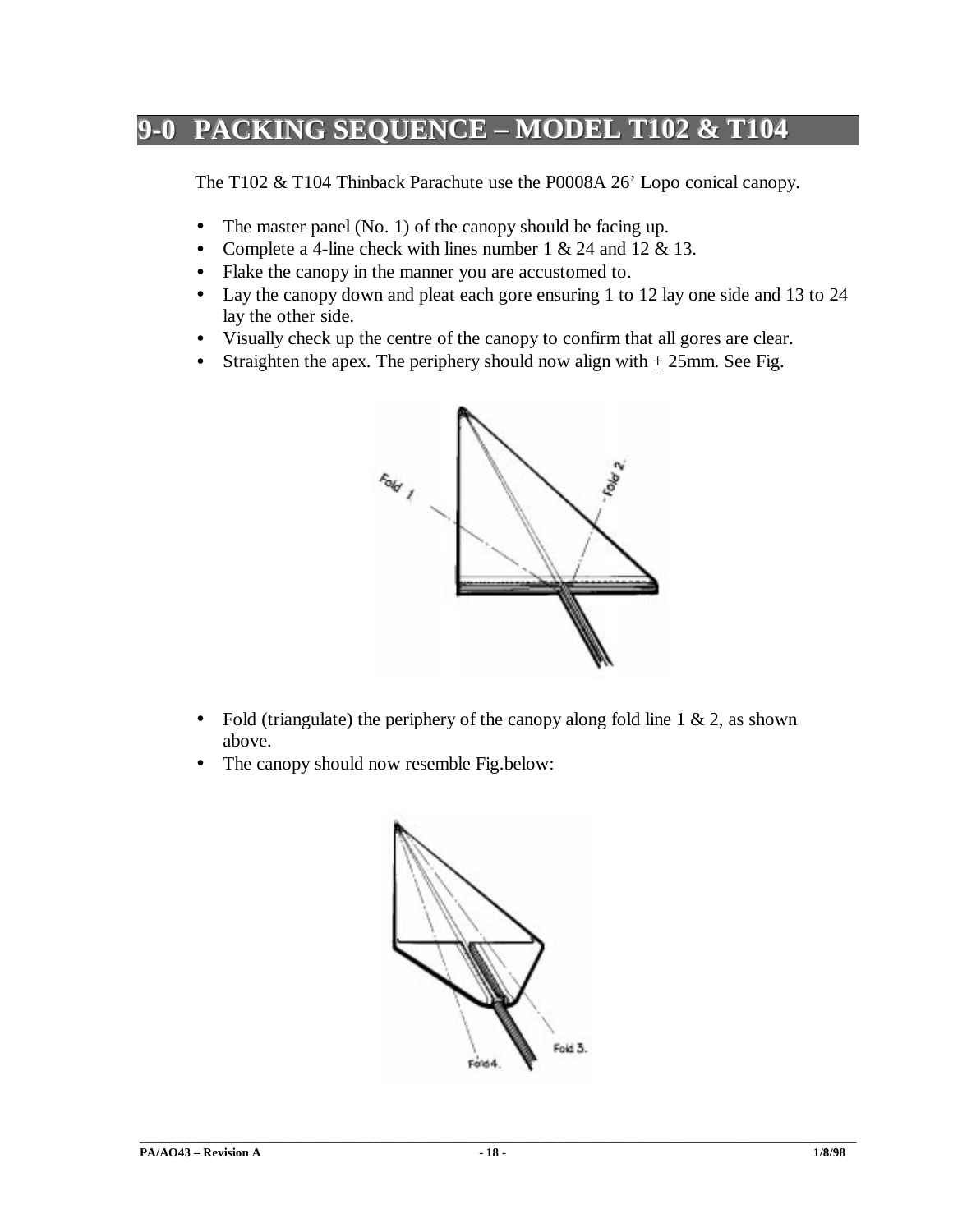- Fold (longitudinally) the canopy into one third its width along fold line  $3 & 4$  on
- Fig. (see previous page).
- The canopy should now resemble Fig below:



- Use two or three shot bags to hold the canopy in place.
- Lay the risers down either side of the pack tray as shown in Fig. Below.
- Allow a 200mm length of the front lift web between the chest strap and the shoulder adjustable adaptors to suit the average man.

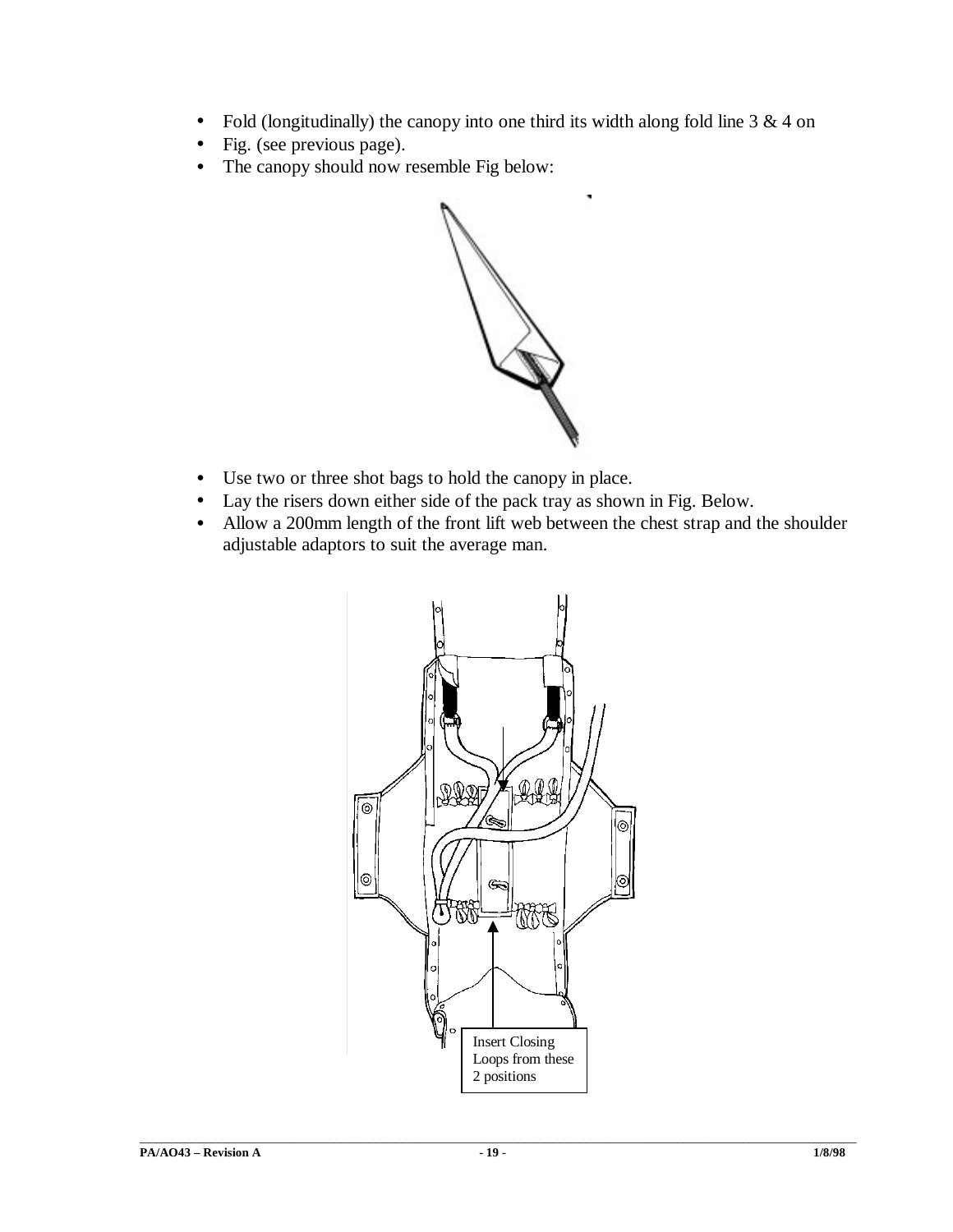- Also, leave some line slack between the rapide connector links and the first line stow to allow some front lift web adjustment for individuals who are taller than average.
- Continue line stowage as illustrated in Fig. below until the periphery is within 300mm.

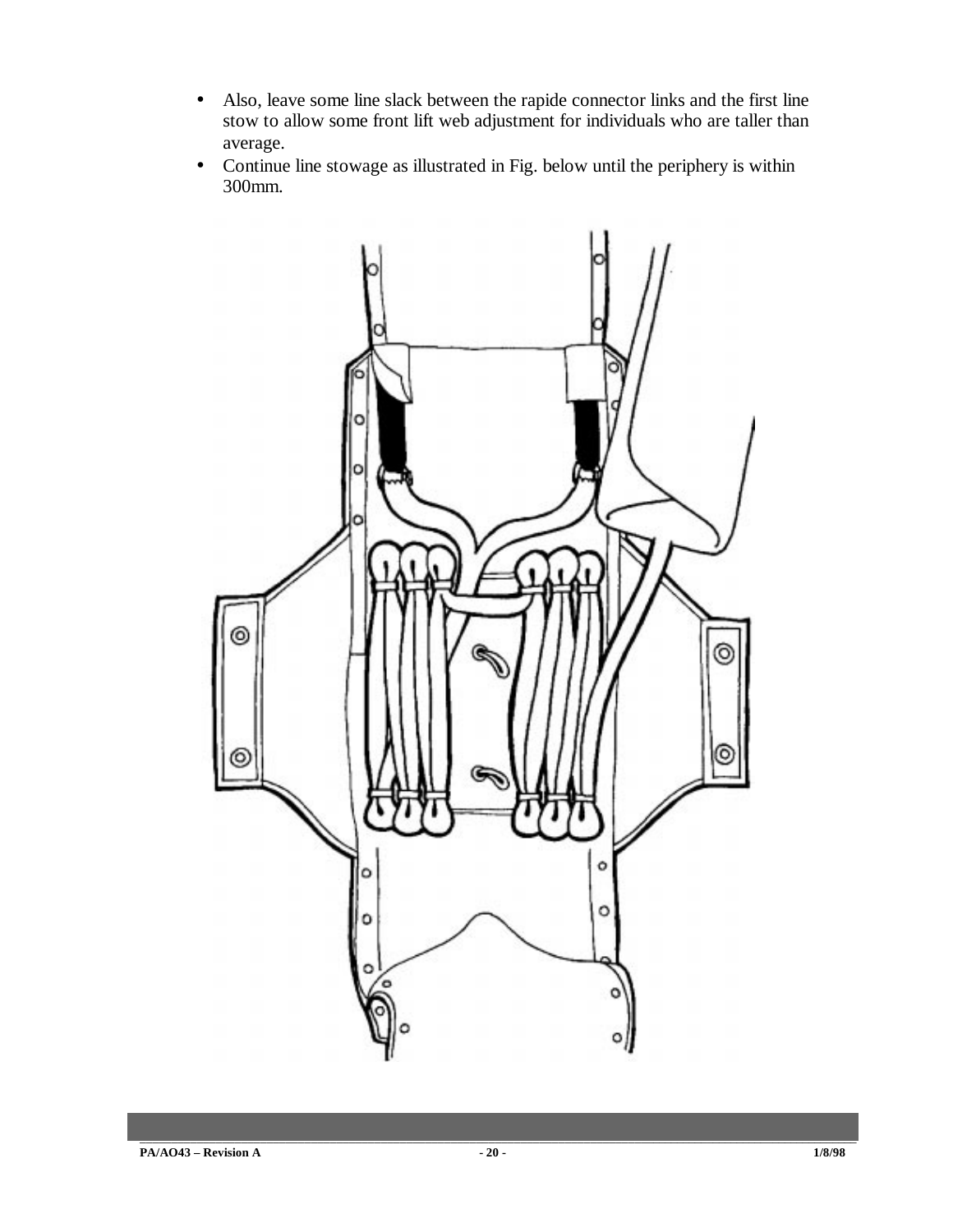## **10-0 PACKING SEQUENCE – MODEL T101**

The T101 Thinback Parachute uses the Aerolite model P015-1 canopy.

- Flake the canopy in the manner you are accustomed to.
- Lay the canopy down and pleat each gore, ensuring equal numbers (10) lay on each side.
- Visually check up the centre of the canopy to confirm that it is clear.



- Straighten the apex. Al rigging lines at the periphery should align within  $\pm 25$ mm.
- Next fold the canopy into thirds bringing each side across as shown in Fig. below:



• Fold the periphery over so that the grommets are level with the <sup>\*</sup>Nitrile Rubber 'O' Rings on the mouth lock. See Fig. below:



 \* PA Part Number M138-2 Nitrile Rubber 'O' Ring or commercial equivalent must be used for the mouth lock. Regular bands can be used elsewhere.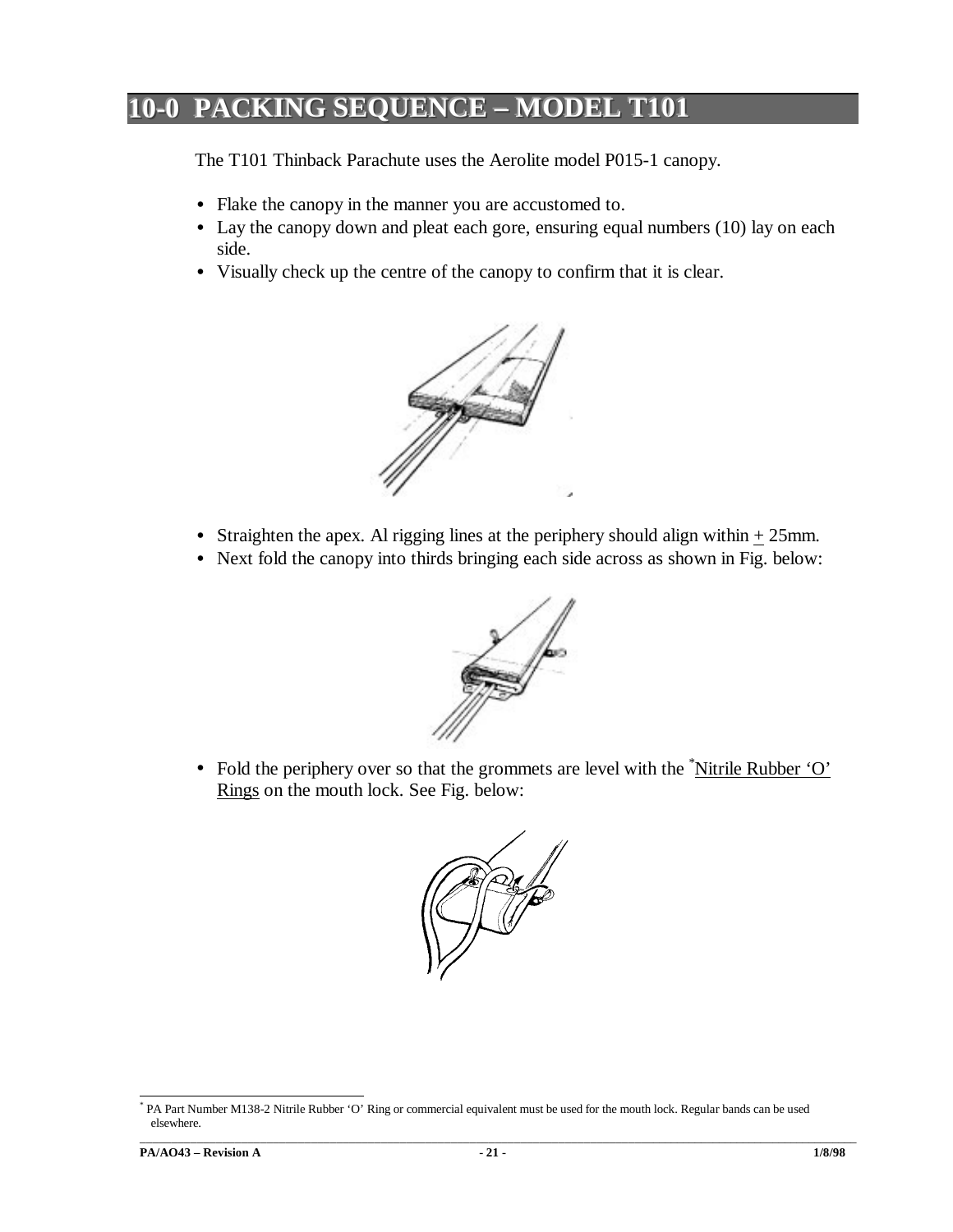Stow the left and right line groups separately in the respective \* Nitrile Rubber 'O' Ring as illustrated in Fig. below:



• Use regular rubber bands to stow the left and right line groups together as shown in Fig. below:



• Continue to the remaining lines as shown in Fig. below:

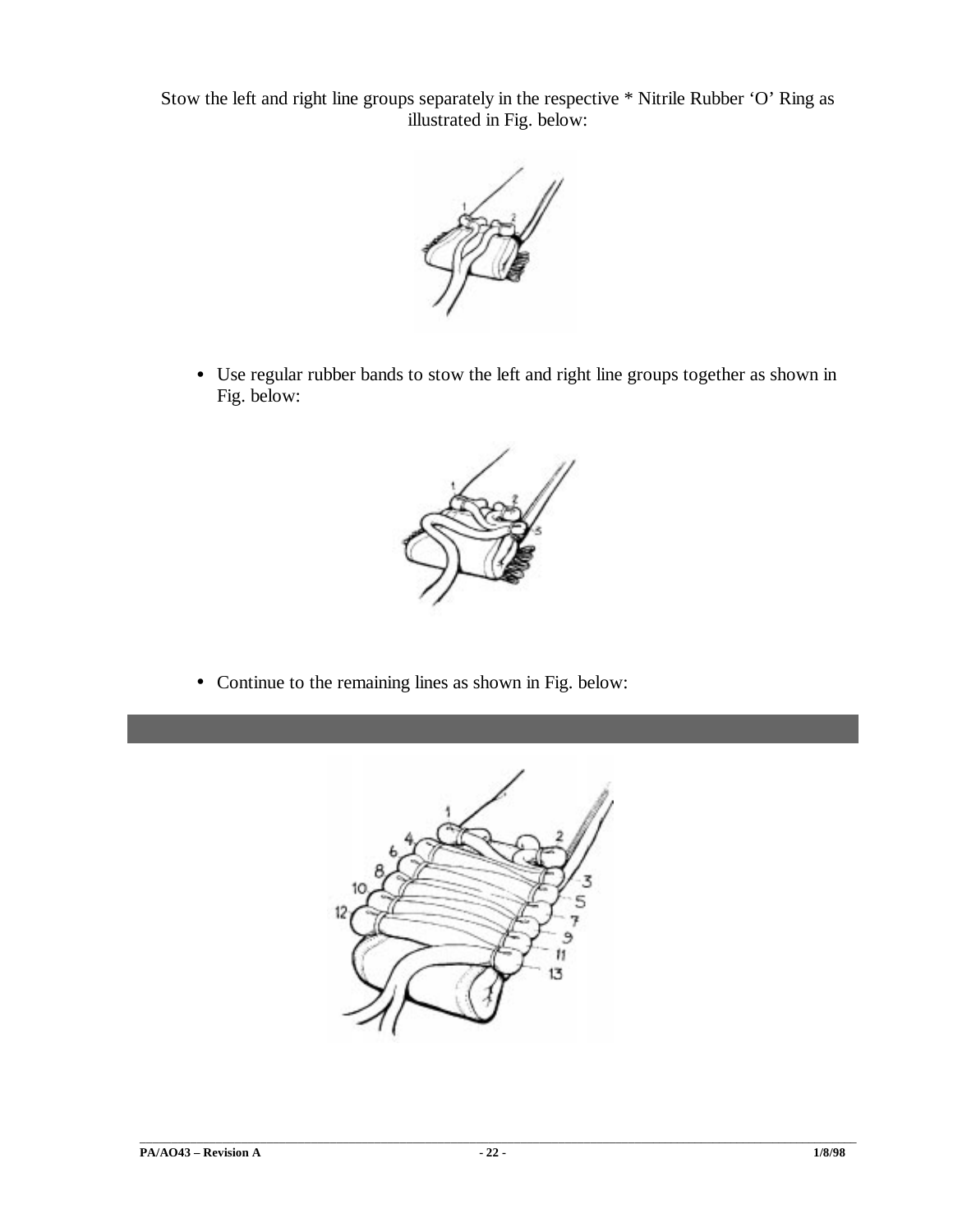## **11-0 CLOSING THE CONTAINER (ALL MODELS)**

- The periphery (skirt) of the canopy is stowed in the bottom right hand corner of the pack, as illustrated in Fig. below.
- Proceed to stow the canopy up the right hand side, then make a "V" across the centre (top) and stow down the left side to the bottom of the left hand corner.



- Fold the remaining canopy back on top of itself as illustrated in Fig. to add an equivalent amount of bulk to the left side of the pack.
- Arrange the folds so that the centre closing loops are clear of canopy material. Insert two pull-up cords of gutted MIL-C-5040 type III line for the closing stage.
- To close the pack, the top flap is fastened down with press studs. The canopy fabric is then arranged to give a relatively square shape to the corners.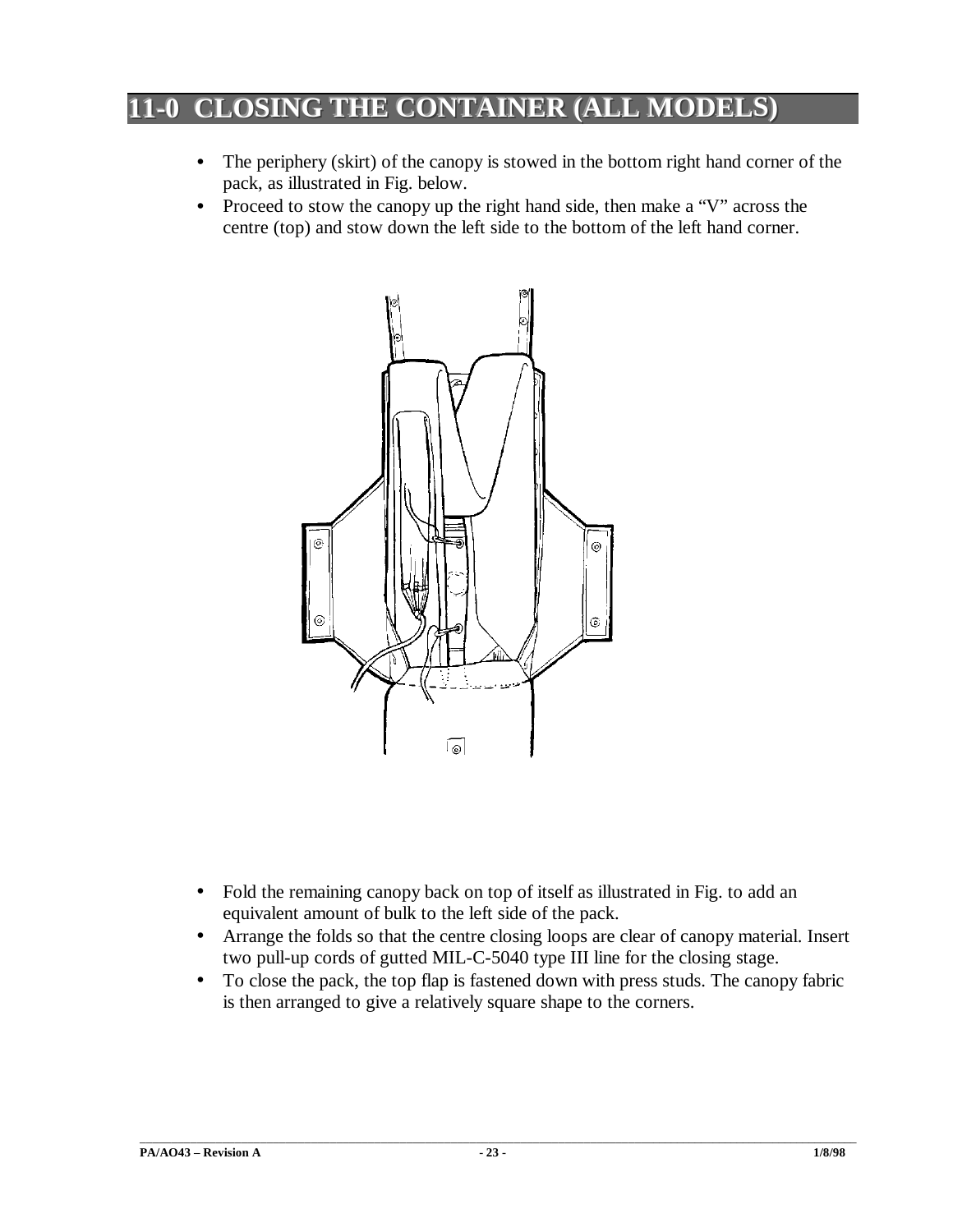• The pull-up cords are passed through the grommets in the top and bottom flaps as illustrated in Fig. below:



- Centre the pilot chute base on the circular raised disc on the stiffener plate between the two closing loops and compress the spring.
- Pass the pull-up cords through the grommets on the pilot chute location strap and use 2 temporary pins to retain the pilot chute in place.
- NOTE: After 7th January 1988 a Skyhook, Part Number B021-A became available with the grommets set into the pilot chute top. The B021-A may be used as an alternative to the B021 and strap in all models.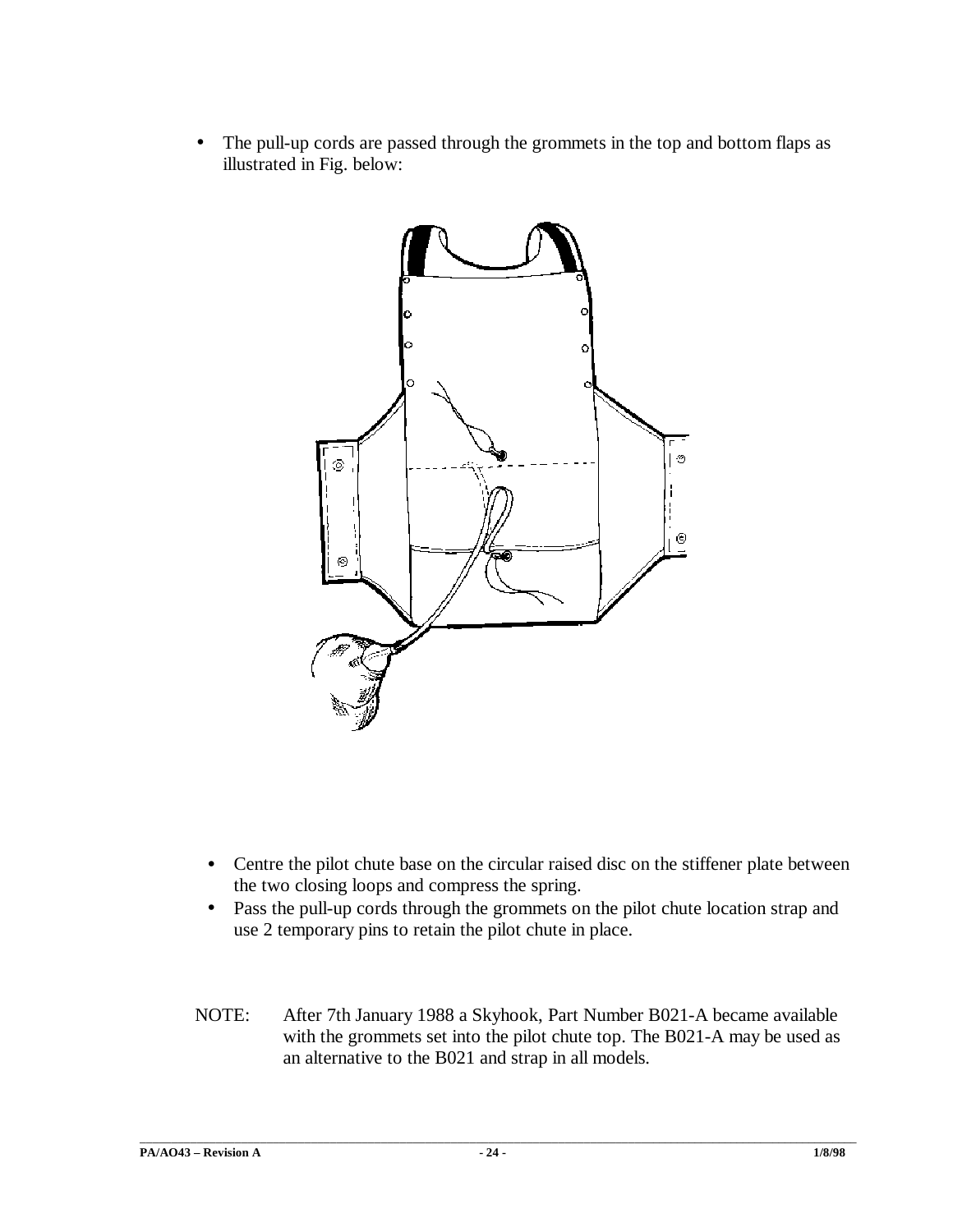

- Next, close the side flaps over the pilot chute. Pass the pull-up cords through the left, then right side flap and insert the two temporary pins to hold the flap closed.
- Insert the ripcord pins beside the temporary pins, starting with the bottom one first.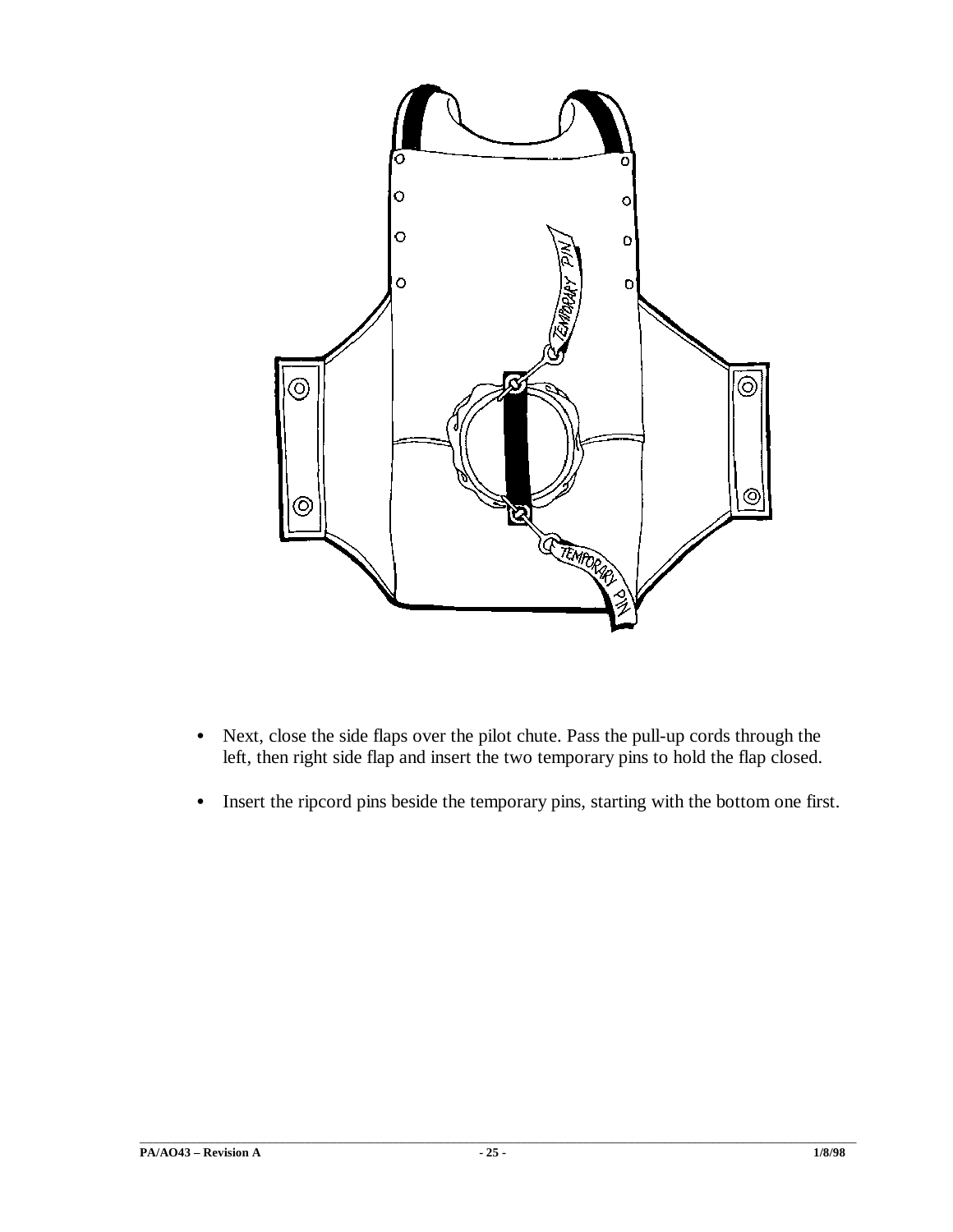

- Remove the temporary pins and pull-up cords.
- Enter packing details in the Packing Card log for the parachute.
- Account for all pull-up cords and temporary pins!

Replacement packing cards are available from Parachutes Australia by ordering part number A029.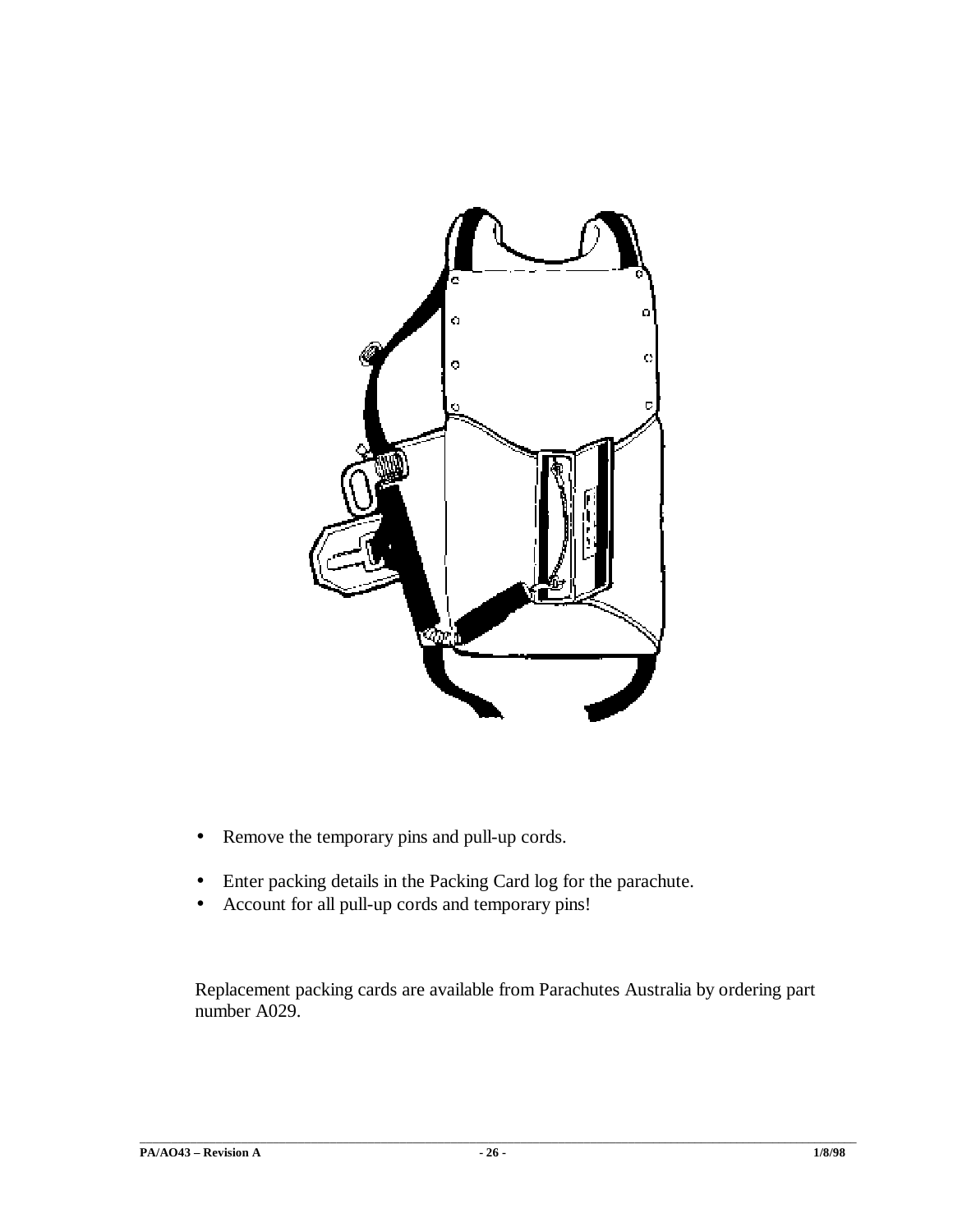## **11-0 CONTINUING PRODUCT SUPPORT**

Parachutes Australia will maintain product support for the service life of the parachute.

Spare parts and materials shall be kept available to permit all types of repairs and modifications to be carried out on the parachute, both at the manufacturer's premises and at authorised maintenance establishments.

A Master Record Index (MRI) which fully defines the built standard of the parachute will be maintained by Parachutes Australia for the life of the parachute.

Parachutes Australia will notify maintenance organisations which subscribe to the Australian Parachute Federation Rigging Advisory Circular (RAC) service of every modification, change of approval, change of operational, maintenance or packing instruction which affects the Thinback parachute.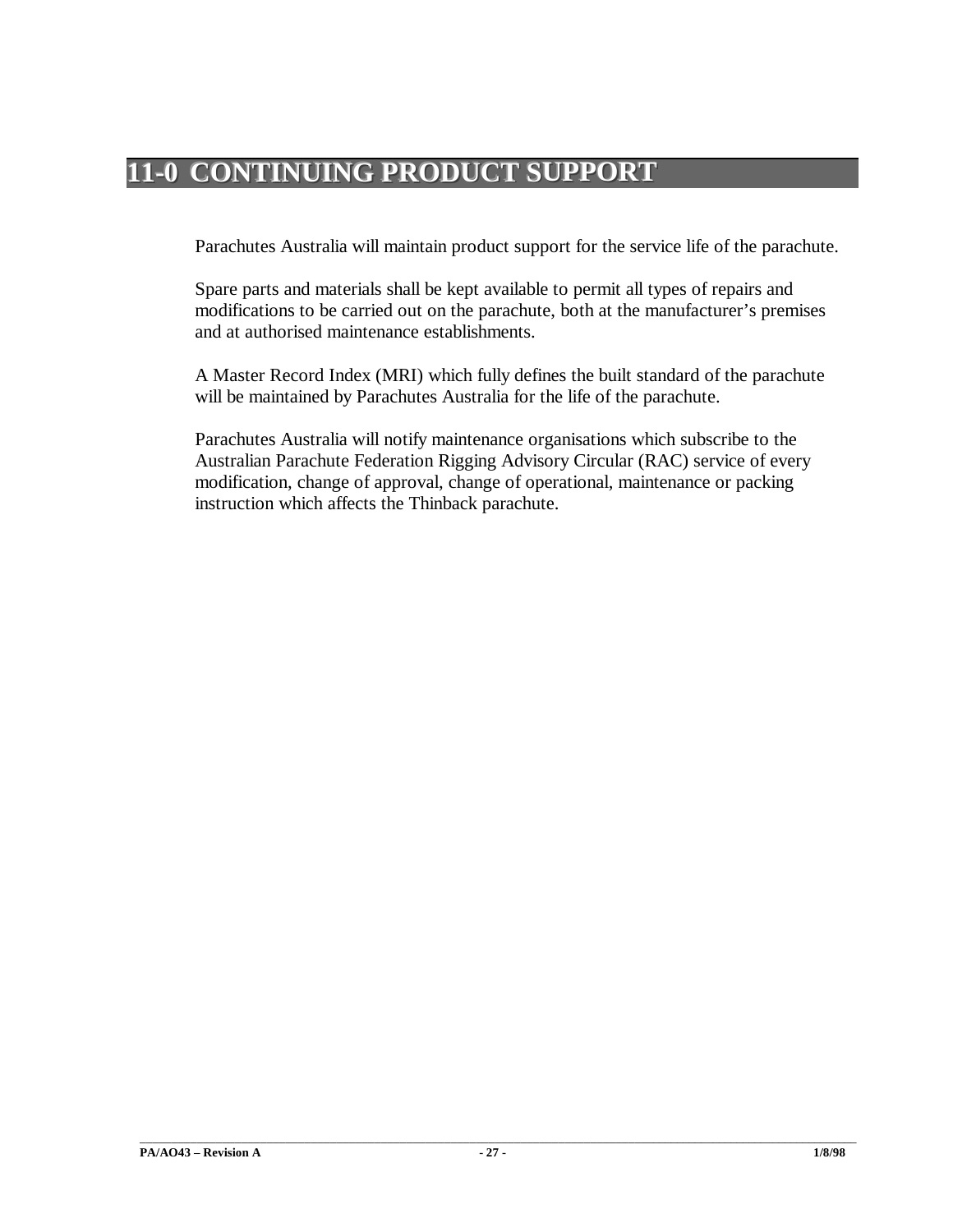## **12-0 REPLACEMENT PARTS AND MATERIALS**

| <b>ASSEMBLY COMPLETE</b><br><b>SUB-ASSEMBLY</b><br><b>PART</b><br><b>MATERIAL</b> | <b>DESCRIPTION</b>                                                                                                                                                             |
|-----------------------------------------------------------------------------------|--------------------------------------------------------------------------------------------------------------------------------------------------------------------------------|
| <b>T101</b>                                                                       | T101 Thinback Parachute assembly, low speed category, civil use.<br>Refer to section 2.0 Thinback configurations.                                                              |
| <b>T102</b>                                                                       | T102 Thinback Parachute assembly, standard category, civil use.<br>Refer to section 2.0 Thinback configurations.                                                               |
| <b>T104</b>                                                                       | T102 Thinback Parachute assembly, static line/ripcord deployed,<br>civil use. Refer to section 2.0 Thinback configurations.                                                    |
| S005(A)                                                                           | Thinback Pack and Harness assembly, civil use, ripcord<br>deployment only, standard category. Left hand inboard ripcord<br>pull.                                               |
| <b>S0005-G</b>                                                                    | Thinback Pack and Harness assembly, civil use, static line/ripcord<br>deployment, standard category. Left hand inboard ripcord pull.                                           |
| <b>P008A</b>                                                                      | Canopy, 26ft dia, Lopo conical, block constructed, standard<br>category, orange and white alternating gores.                                                                   |
| P015-1                                                                            | Canopy, Aerolite 22ft dia conical, zero porosity, block<br>constructed, low speed category, multi-coloured, 'flat' diaper<br>deployed.                                         |
| <b>B021</b>                                                                       | Pilot chute, skyhook, 30 inch enclosed spring, 6 inch dia top, 4<br>inch diameter base, high drag.                                                                             |
| B021(S)                                                                           | Strap, pilot chute B021 for use in Thinback pack and harness<br>assemblies (excluding model T104)                                                                              |
| <b>B021-A</b>                                                                     | Pilot chute, skyhook, especially manufactured for Thinback model<br>T104. May be used in all model Thinbacks and Slimpacks.<br>incorporates shaped top with grommets included. |
| <b>B019</b>                                                                       | Bridle cord, 1 metre length, $\frac{1}{2}$ inch tubular nylon.                                                                                                                 |
| A043                                                                              | Manual Thinback Parachutes model T101, T102 and T104.                                                                                                                          |
| H <sub>006</sub>                                                                  | Ripcord for Thinback pack and harness model S0005 (A).                                                                                                                         |
| H006-1                                                                            | Ripcord for Thinback pack and harness model S005-G.                                                                                                                            |
| <b>B074</b>                                                                       | Static line, Thinback model S005-G.                                                                                                                                            |
| <b>B077</b>                                                                       | Closing loop(s), Thinback model S005-G.                                                                                                                                        |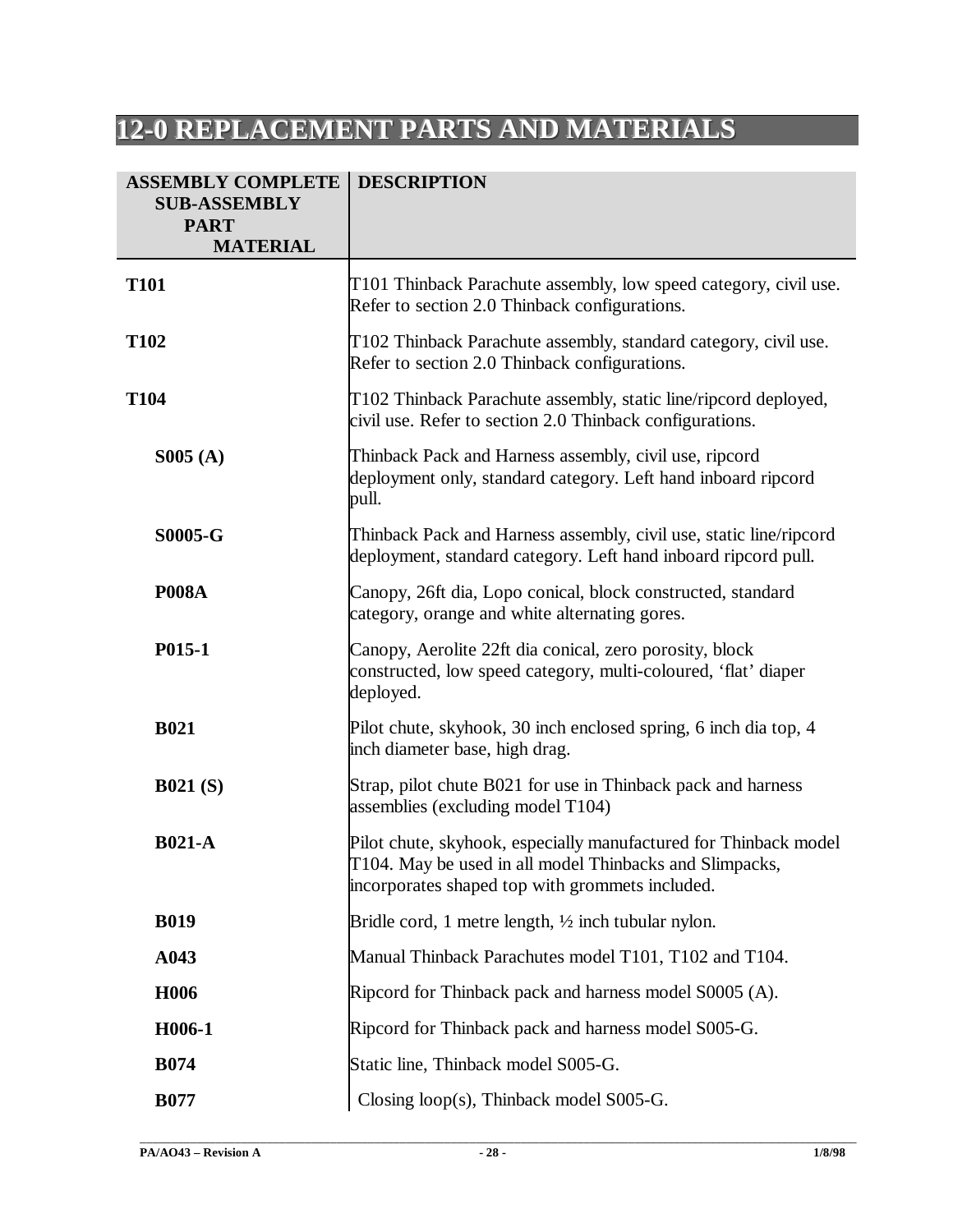| <b>SSEMBLY COMPLETE</b><br><b>SUB-ASSEMBLY</b><br><b>PART</b><br><b>MATERIAL</b> | <b>DESCRIPTION</b>                                                                                                |
|----------------------------------------------------------------------------------|-------------------------------------------------------------------------------------------------------------------|
| <b>B045</b>                                                                      | Toggles (pair), P015-1 Aerolite and P008A Lopo Canopy.                                                            |
| $B029$ (F)                                                                       | Diaper 'flat' Aerolite P015-1 canopy.                                                                             |
| <b>H008</b>                                                                      | Snap, quick ejector, non-adjustable MS 22017, CAD plated.                                                         |
| H <sub>009</sub>                                                                 | Adapter, solid 3 bar, Parachute Harness shoulder adjustment, MS<br>22014-1.                                       |
| H017(21)                                                                         | Housing, ripcord 21 inch length.                                                                                  |
| H036                                                                             | Snap, Parachute Harness, MS 22044.                                                                                |
| H <sub>042</sub>                                                                 | Ring, V, adjustable, deep, Parachute Harness, MS 27765 (without<br>spring tensioner).                             |
| H <sub>043</sub>                                                                 | Cap, metal coated, pilot chute base location, pack and harness.                                                   |
| H <sub>057</sub>                                                                 | Adjuster, chest strap, Parachute Harness.                                                                         |
| <b>H080</b>                                                                      | Link, rapide, size no. 6, standard series 'N' ref 6.0 N, zinc plated<br>steel, SWL 400kg.                         |
| <b>M011</b>                                                                      | Grommet and washer, parachute pack MS 20230, size no. 'O', spur<br>tooth, rolled rim, nickel plated brass.        |
| M015(C)                                                                          | Fastener, cap, super easy lift, pack and harness closure, black oxide<br>finish.                                  |
| M015(P)                                                                          | Fastener, post, super easy lift, pack and harness closure, black oxide<br>finish.                                 |
| <b>M015 (SO)</b>                                                                 | Fastener, socket, super easy lift, pack and harness closure, black<br>oxide finish.                               |
| <b>M015 (ST)</b>                                                                 | Fastener, stud, super easy lift, pack and harness closure, black oxide<br>finish.                                 |
| $M105$ (L)                                                                       | Spring, pilot chute, 30 inch length, 6 inch top, 4 inch base.                                                     |
| M121(A)                                                                          | Plate, stiffener, for pilot chute compression between pack base and<br>closing flap.                              |
| M128                                                                             | Grommet and washer, MS 20230, size 1, long shank, pack and<br>harness inside back stiffener plate, loop location. |
| M129                                                                             | Grommet and washer size 1, spur tooth, rolled rim, nickel plated.                                                 |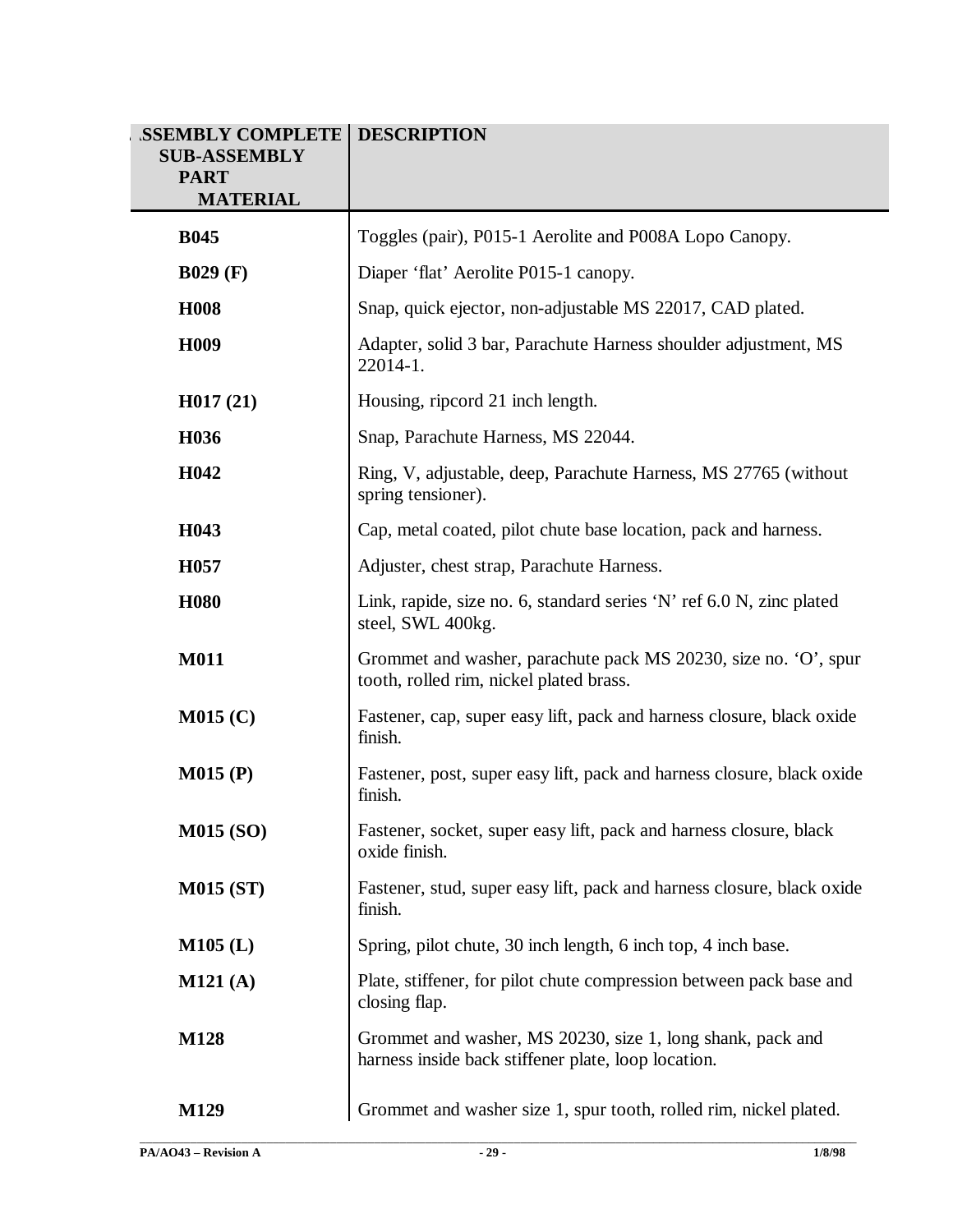| <b>ASSEMBLY COMPLETE</b><br><b>SUB-ASSEMBLY</b><br><b>PART</b><br><b>MATERIAL</b> | <b>DESCRIPTION</b>                                                                                                                         |
|-----------------------------------------------------------------------------------|--------------------------------------------------------------------------------------------------------------------------------------------|
| <b>M001</b>                                                                       | Cloth, nylon duck, pack construction, 400 denier, 3⁄40z urethane<br>coating.                                                               |
| M009(R)                                                                           | Webbing, buffer strips, pack and harness, to MIL-W-27265, type<br>12, colour black.                                                        |
| <b>M014 (25HK)</b>                                                                | Tape, velcro, hook, 25mm wide.                                                                                                             |
| M014(25P)                                                                         | Tape, velcro, pile, 25mm wide.                                                                                                             |
| M014 (50HK)                                                                       | Tape, velcro, hook, 50mm wide.                                                                                                             |
| M014 (50P)                                                                        | Tape, velcro, pile, 50mm wide.                                                                                                             |
| M018(D)                                                                           | Line, rigging, aerolite canopy.                                                                                                            |
| <b>M021</b>                                                                       | Net, terylene, canopy, modification.                                                                                                       |
| M022                                                                              | Webbing, harness construction, to MIL-W-27265, type 7, colour<br>black.                                                                    |
| <b>M031</b>                                                                       | Webbing, elastic, ripcord, pocket construction, 1½" width to MIL-<br>W-5664, class 3, colour black, cotton & rubber.                       |
| M035                                                                              | Tape, pack binding, to MIL-T-5038, type 3, width 3/4 inch.                                                                                 |
| M036                                                                              | Tape, ribbon weave, 1 inch, canopy lower band hem<br>reinforcement, to MIL-T-5038, type 3.                                                 |
| M037                                                                              | Tape, ribbon weave, $\frac{1}{2}$ inch, canopy longitudinal seam<br>reinforcement, to MIL-T-5038, type 3, class 1.                         |
| M038-1                                                                            | Tape, square weave, 1 inch, pack & harness reinforcement to MIL-<br>T5038, type 4, class 1 or 2.                                           |
| M039                                                                              | Tape, herringbone weave, 9/16 inch wide, for canopy line<br>attachment loop, to MIL-T5038 type 5.                                          |
| M042                                                                              | Webbing, tubular nylon, 1/2 inch wide, to MIL-W-5625H, 1000lbs<br>min strength, for bridle cord construction.                              |
| M043                                                                              | Webbing, tubular nylon, 1 inch, gold, to MIL-W-5625H, 4000lbs<br>min strength, for canopy apex vent hem reinforcement, 26' Lopo<br>canopy. |